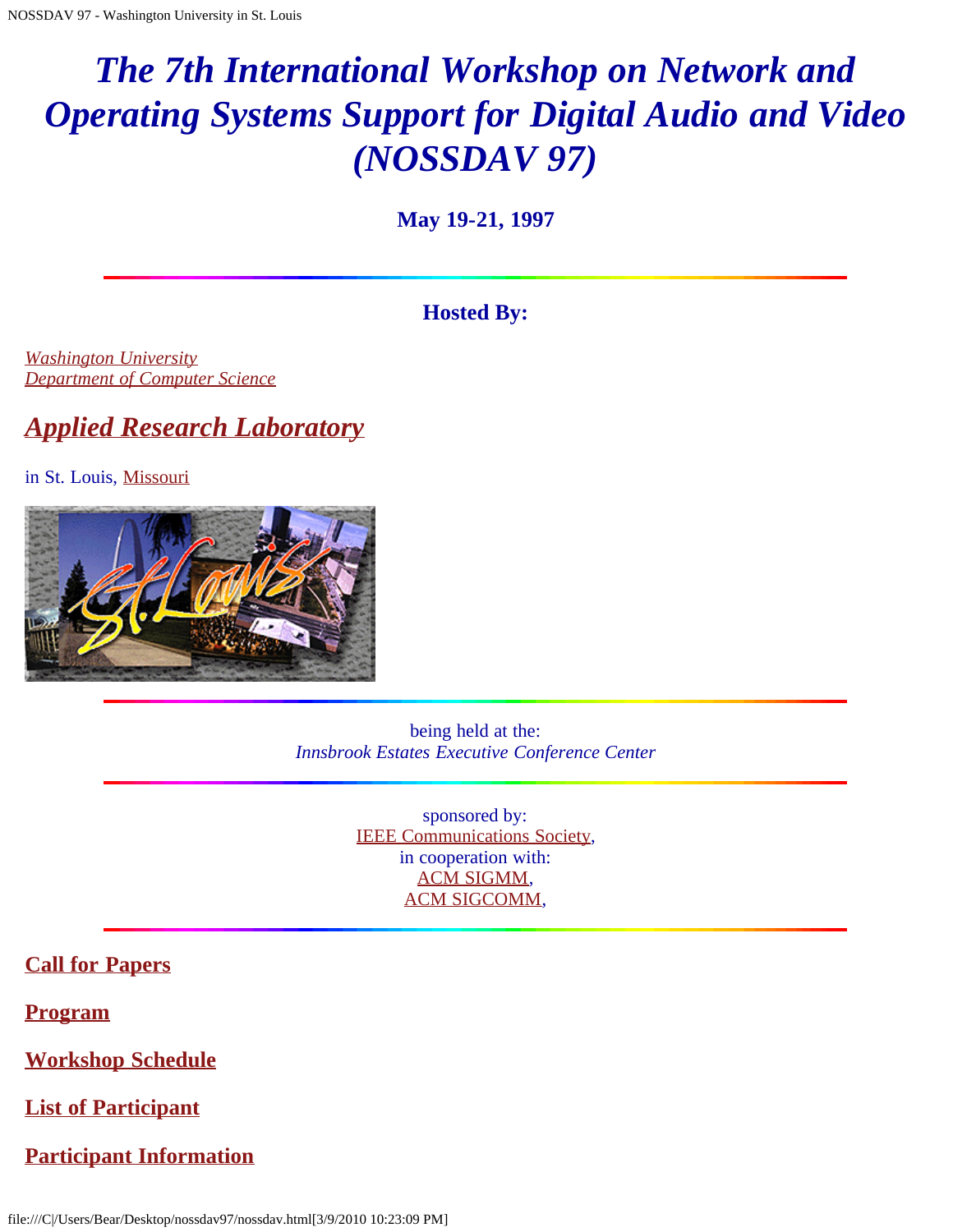### **Travel Information**

• [Applied Research Laboratory](javascript:if(confirm() in the [Department of Computer Science](javascript:if(confirm() at [Washington University](javascript:if(confirm() St. Louis

### **Previous NOSSDAV on-line proceedings**

- $1995$  $1995$
- $1996$  $1996$

Send inquiries to: NOSSDAV97@arl.wustl.edu

or

*ATTN: NOSSDAV97 Department of Computer Science/ARL Campus Box 1045 Washington University One Brookings Drive St. Louis MO 63130, USA Tele: 1 314 935 7534 Fax: 1 314 935 7302*

Prepared by [Diana Ehrlich](mailto:diana@arl.wustl.edu) Updated May 29, 1997 This Document has been accessed [768](javascript:if(confirm() times since 16 December 1996

Return to the [ARL Home Page](javascript:if(confirm()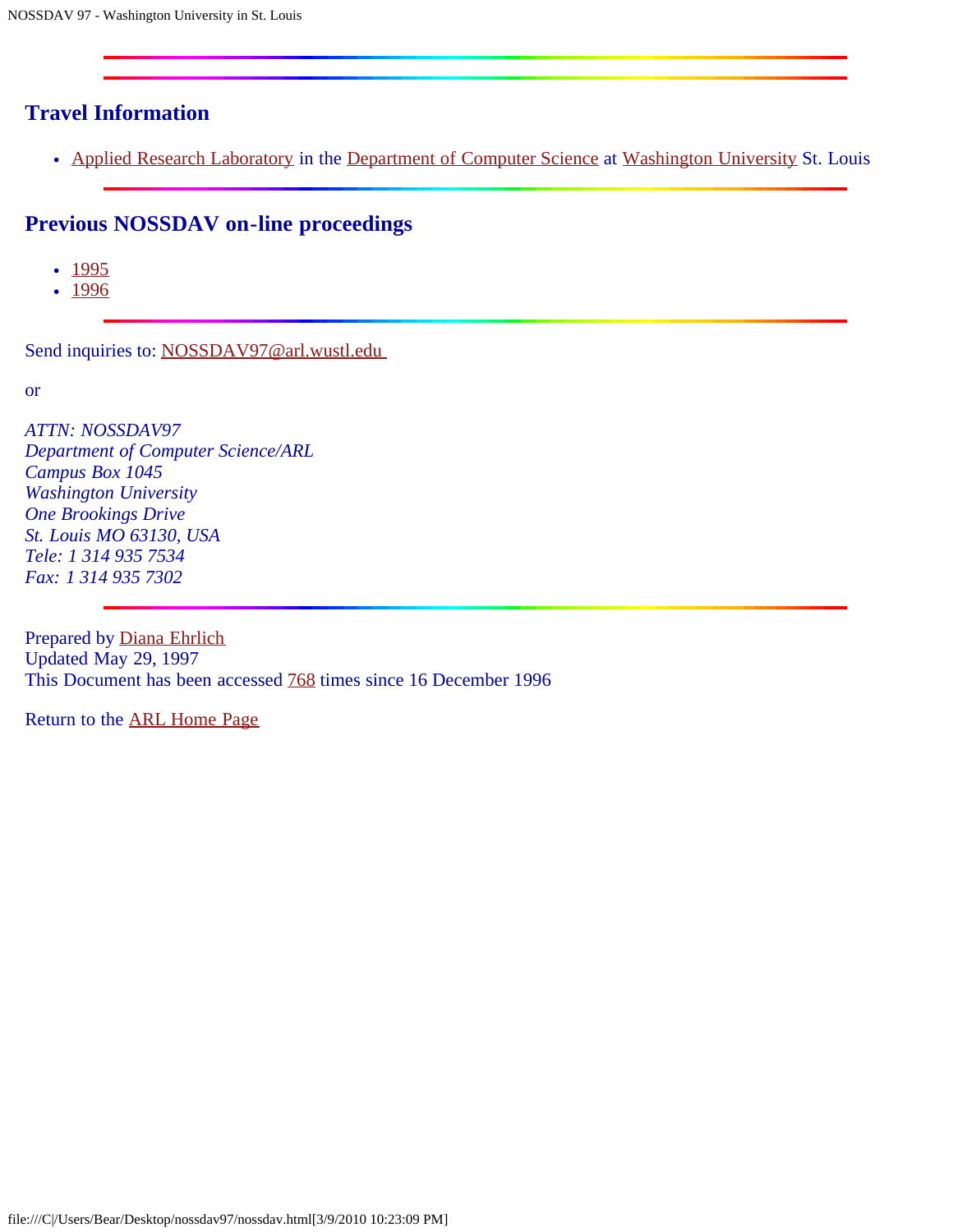# <span id="page-2-0"></span>*The 7th International Workshop on Network and Operating Systems Support for Digital Audio and Video (NOSSDAV 97)*

**May 19-21, 1997 Hosted By:** *The [Applied Research Laboratory](javascript:if(confirm() [Department of Computer Science](javascript:if(confirm() [Washington University](javascript:if(confirm() in [St. Louis](javascript:if(confirm(), [Missouri](javascript:if(confirm()*

## *CALL FOR PAPERS*

## **Objectives**

The 7th International Workshop on Network and Operating Systems Support for Digital Audio and Video (NOSSDAV 97) is the international workshop concerned with state of the art technology in networking and operating system support for multimedia systems. For seven years, NOSSDAV has proven to be an outstanding forum for researchers involved in building innovative multimedia systems, networks and applications on both the research and industrial front. Other topics that will be examined include "middleware" for multimedia, media toolkits, mobile communications, Virtual Reality (VR), real-time systems, software agents, digital libraries, and other digital media besides audio and video.

A key aspect of the workshop is that it provides extensive discussion periods during which attendees can informally discuss their current work and future research directions. Traditionally, NOSSDAV has emphasized on high quality experimental research that prototypes systems to explore innovative solutions to the problems in the diverse areas of multimedia computing. NOSSDAV97 will continue this tradition.

## **Relevant topics for the workshop include:**

- APIs and Continuous Media (CM) programming abstractions for multimedia
- Cell-based system architectures
- Communication protocols for multimedia
- Distributed multimedia systems
- End-to-end admission control
- High-speed/ATM networks
- Micro-kernel and OS support for real-time communications
- Mobile multimedia systems
- Multicast protocols and media scaling
- Multimedia network interfaces
- Multimedia-oriented desk, local and wide area networks
- Multimedia and the Internet
- Multimedia storage, server, and I/O architectures
- Quality of service and synchronization frameworks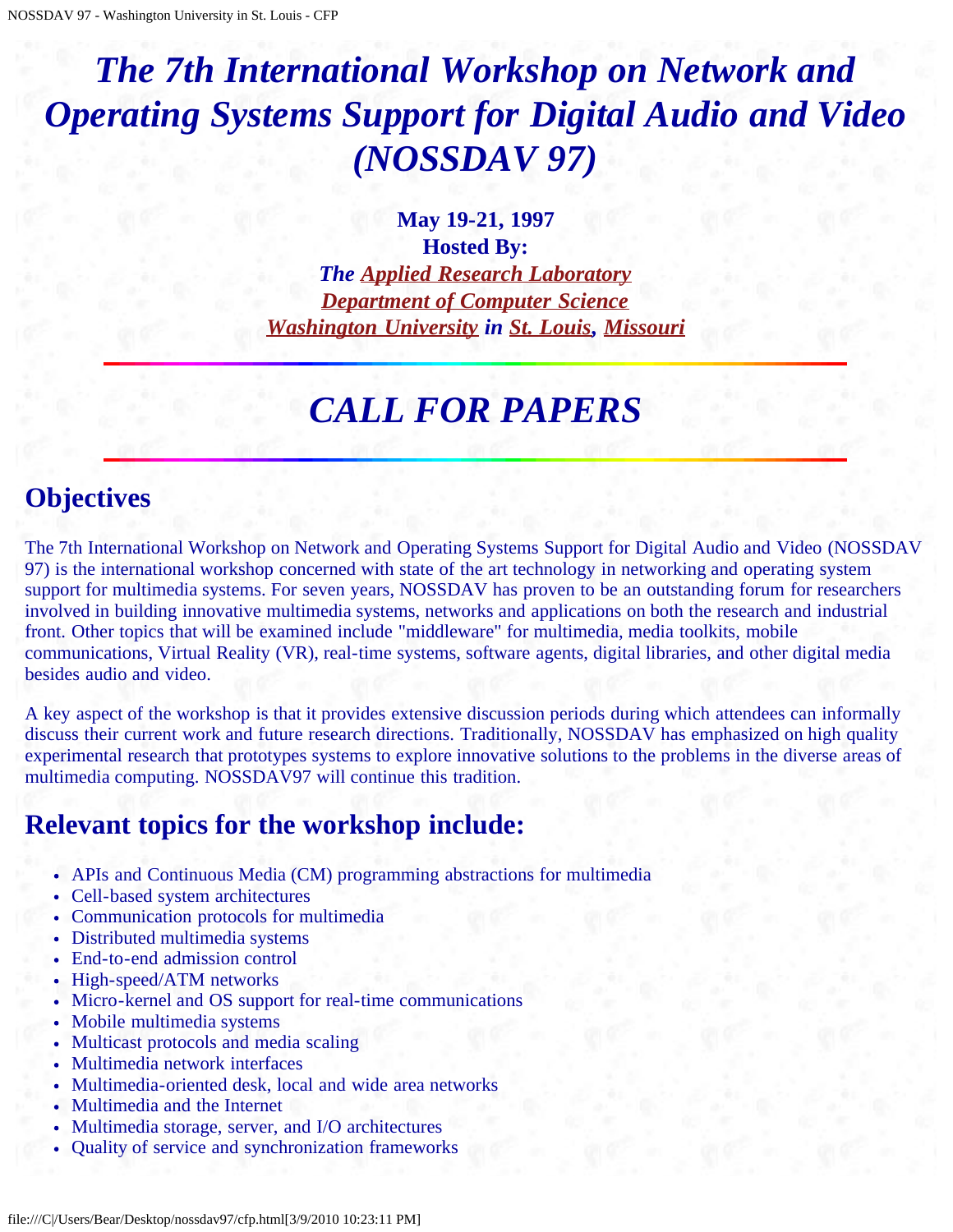Resource management and reservation in the OS and network

- Software agents for multimedia systems
- TV set-top device communication
- VOD system architecture
- VR systems
- Workstation and PDA architectures for multimedia

### **Submissions**

Two types of submissions are solicited: position papers and research papers. For the purpose of paper review, position papers are restricted to three single-spaced pages. Research papers are restricted to an extended abstract no longer than five formatted postscript pages. To complete your submission, please send the following items by electronic mail to [NOSSDAV97@arl.wustl.edu](mailto:NOSSDAV97@arl.wustl.edu)

- 1. The research or position paper in POSTSCRIPT form
- 2. The title of the paper, the list of authors with complete contact information in the form of email address and phone number, and an abstract summarizing the paper in *PLAIN TEXT*.

*Only* if electronic submission is impossible, papers may be sent to the following mailing address.

*Dr. Gurudatta M. Parulkar ATTN: NOSSDAV 97 Washington University Department of Computer Science Applied Research Laboratory Campus Box 1045 St. Louis, Missouri 63130 USA*

The paper abstracts will be circulated among the NOSSDAV program committee members to solicit reveiwers.

Please note that the proceedings of the workshop will be published as a book by IEEE and the best papers will be forwarded to selected journals for publication.

## **Important Dates**

Acceptance Notification:<br>Final Paper Due:

Submission Deadline: 15 January 1997 (A FIRM DEADLINE) Final Paper Due: 22 April 1997 (A FIRM DEADLINE)<br>Workshop: 19 - 21 May 1997 19 - 21 May 1997

## **Program Chair**

*Dr. Gurudatta M. Parulkar Director, Applied Research Lab Department of Computer Science Washington University, St. Louis MO. USA [guru@arl.wustl.edu,](mailto:guru@arl.wustl.edu) TEL: (314) 935-7534*

## **Local Arrangements Chair**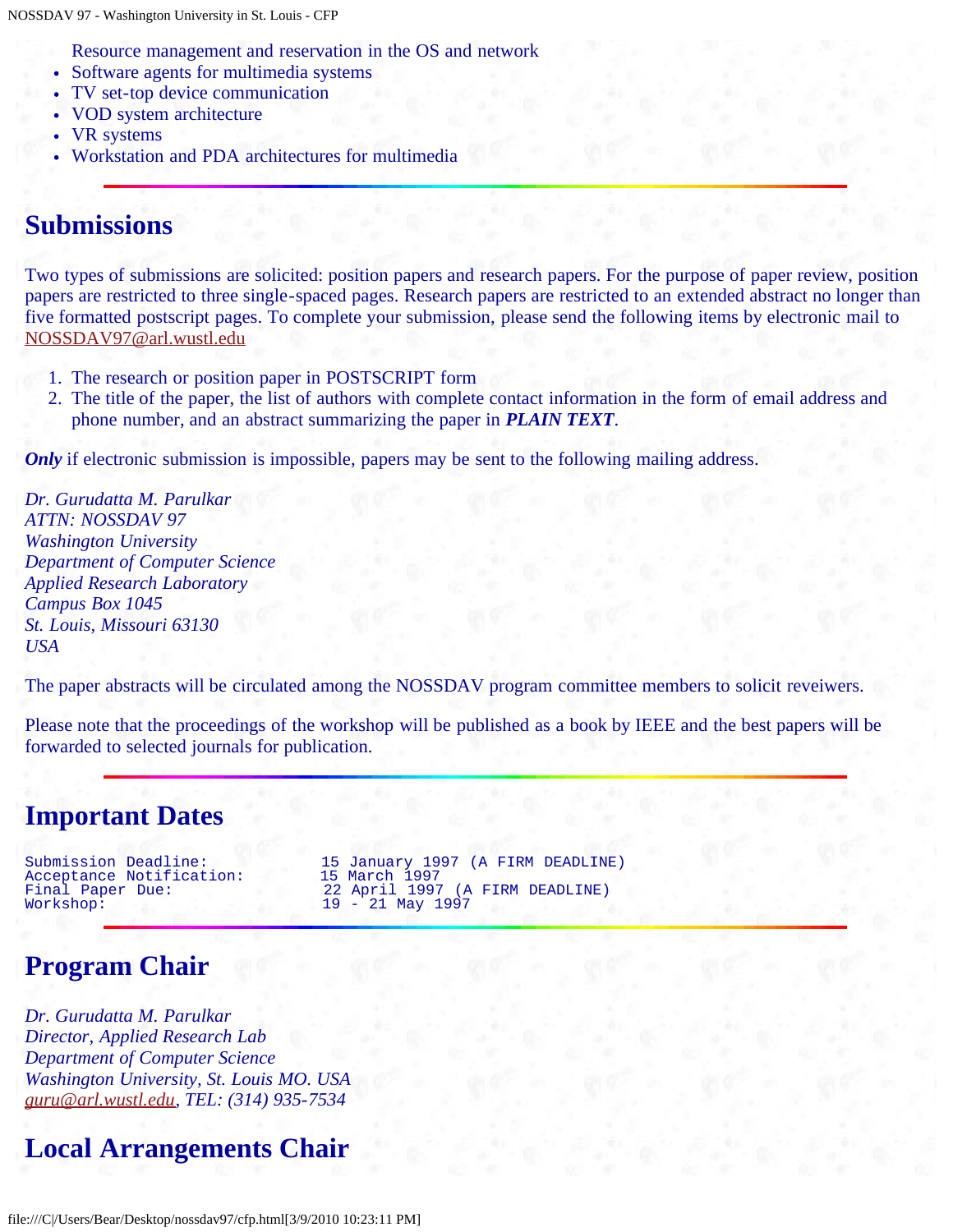*John D. DeHart Senior Research Associate, Applied Research Lab Department of Computer Science Washington University, St. Louis MO. USA [jdd@arl.wustl.edu](mailto:jdd@arl.wustl.edu), TEL: (314) 935-7534*

## **Other Correspondance:**

*[NOSSDAV97@arl.wustl.edu](mailto:NOSSDAV97@arl.wustl.edu) TEL: (314) 935-7534*

### **Program Committee (To be revised as updates occur)**

- Andrew T. Campbell, Columbia University
- Domenico Ferrari, Universita` Cattolica, Italy
- Kevin Jeffay, Univ of North Carolina
- Mike Jones, Microsoft, Inc.
- Chuck Kalmanek, AT&T Research
- S. Keshav, Cornell University
- Dilip Kandlur, IBM
- Jim Kurose, University of Masachusetts
- Monica Lam, Stanford University
- Ian Leslie, Cambridge University, UK
- Tom Little, Boston University
- Derek McAuley, University of Glasgow, UK
- Steve McCanne, University of California, Berkeley
- A. Desai Narasimhalu, National University of Singapore
- Gerald Neufeld, University of British Columbia, Canada
- Duane Northcutt, Sun Microsystems
- Joe Pasquale, University of California, San Diego
- Bernhard Plattner, ETH, Zurich
- Steve Pink, SICS, Sweden
- P Venkat Rangan, University of California, San Diego
- KK Ramakrishnan, AT&T Research
- Henning Schulzrinne, Columbia University
- Brian Smith, Cornell University
- Doug Shepherd, University of Lancaster, UK
- Deepinder Sidhu, University of Maryland Baltimore County
- Ralf Steinmetz, University of Darmstadt, Germany
- James Sterbenz, GTE
- Dan Swinehart, Xerox PARC
- Hide Tokuda, Keio University
- Harrick Vin, University of Texas, Austin
- Raj Yavatkar, Intel
- Radu Popescue-Zeletin, GMD FOKUS, Germany
- Hui Zhang, Carnegie Mellon University

## **Publicity Chair:**

*[Milind M. Buddhikot](mailto:milind@dworkin.wustl.edu) Graduate Research Assistant Department of Computer Science*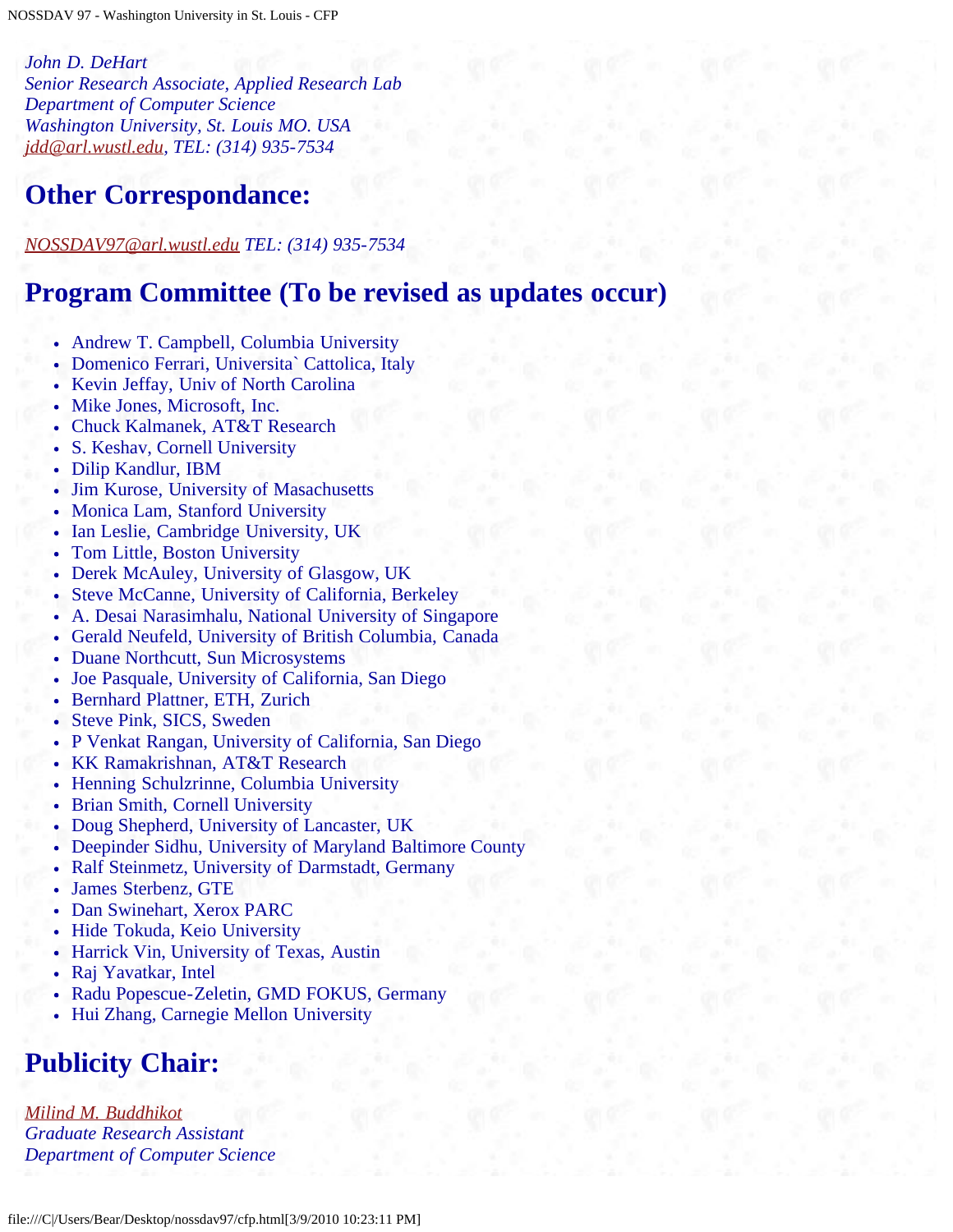NOSSDAV 97 - Washington University in St. Louis - CFP

*Washington University, St. Louis MO, USA milind@dworkin.wustl.edu TELE (314) 935 4302*

## **Publications Chair**

*[Vykky A. Klingenberg](mailto:vykky@arl.wustl.edu) Technical Assistant, Applied Research Laboratory Department of Computer Science Washington University, St. Louis MO, USA vykky@arl.wustl.edu TELE (314) 935 7534*

## **LOCATION**

As is traditional, the workshop will take place at an elite resort, away from the hustle and bustle of daily life. Innsbrook Estates Executive Conference Center is located on 3,200 acres of the most gorgeous rolling Missouri woodland, dotted by crystal clear lakes. For accommodations, there are 1, 2, and 3-bedroom condominiums which are fully equipped with living and dining areas, fireplaces, cable television and kitchens to offer conferees all the comforts of home in a lakeside or wooded hideaway. You want to relax after a day of lectures? There is an eighteen hole golfcourse, a junior-olympic swimming pool, lighted tennis courts, mini-fitness center with a sauna and hot tub, softball, volleyball, horseback riding, miniature golf course, fishing, lake swimming, canoeing, and sailing, just to name a few of the amenities. A relaxing excursion to a scenic location away from the conference site is also being planned.

Prepared by [Diana Ehrlich](mailto:diana@arl.wustl.edu) Updated August 29, 1997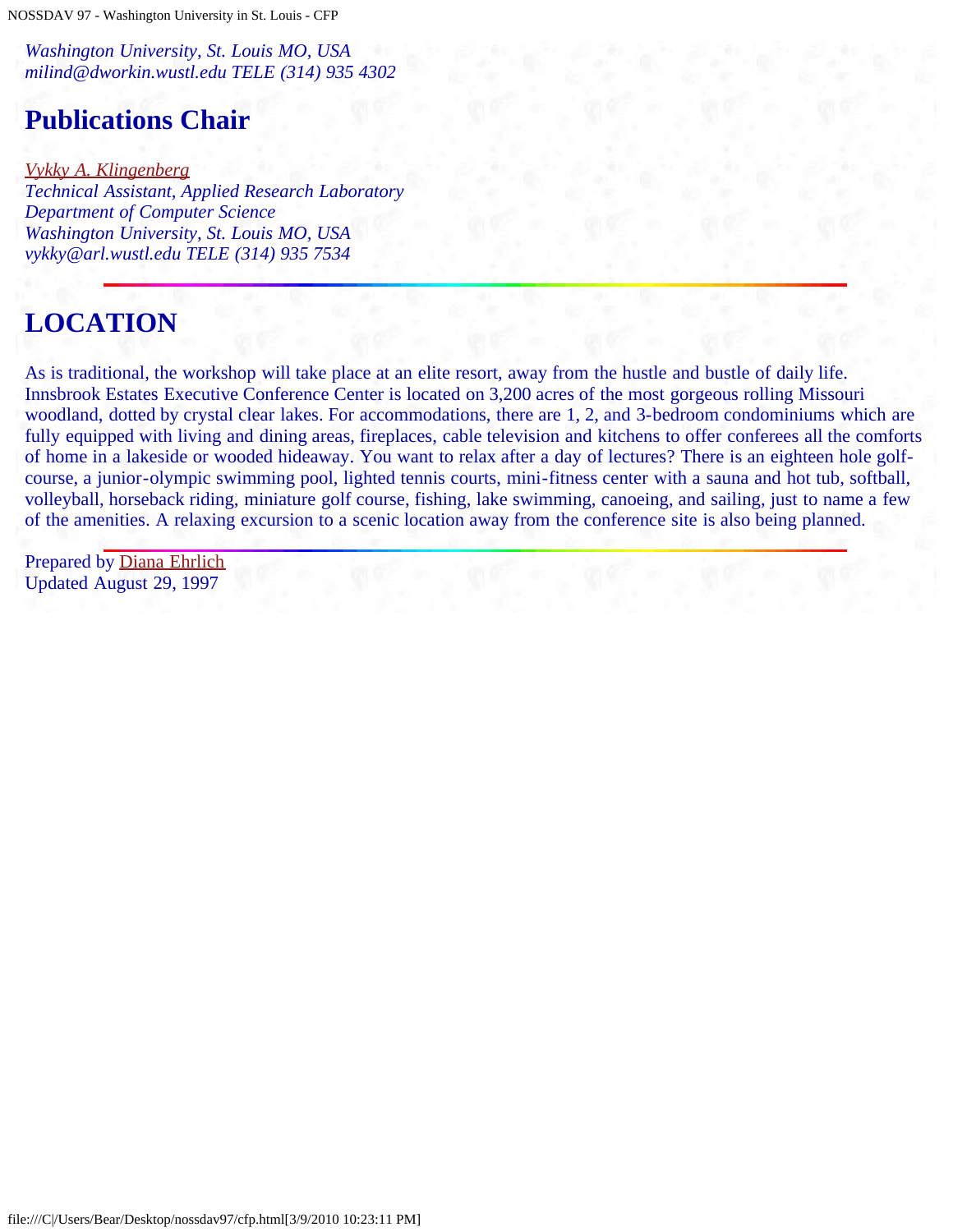## **NOSSDAV '97** *Program*

### <span id="page-6-0"></span>**Session I -** *"Multimedia-on-Demand (MOD) Servers and Services"*

Session Chair: TBD

*Design and Implementation of Video Server for Mixed-rate Streams*

J. Nishikawa, I. Okabayashi, Y. Mori, S. Sasaki, M. Migita, Y. Obayashi, S. Furuya and K. Kaneko. Matsushita Electric Industrial Co.

*Random RAIDs with Selective Exploitation of Redundancy for High Performance Video Servers*

Y. Birk. Technion - Israel Inst. of Technology.

*Efficient Striping Techniques for Multimedia File Servers*

P. Shenoy, and H. Vin. University of Texas.

### **Session II -** *"Middleware for Multimedia Applications"*

Session Chair: Steve McCanne

- *U of California, Berkeley contribution*
- *Microsoft contribution*
- *Intel contribution*

### **Session III -** *"Networking"*

Session Chair: TBD

*A Comprehensive Multimedia Control Architecture for the Internet*

H. Schulzrinne. Columbia University.

*Environments for Active Networks*

R. Sharma, S. Keshav, M. Wu and L. Wu. Cornell Univeristy.

*WANDS: Wide-Area Network Delay Simulator*

M. Borella & A. Sears. DePaul University.

### **Session IV -** *"Operating System Optimizations"*

Session Chair: TBD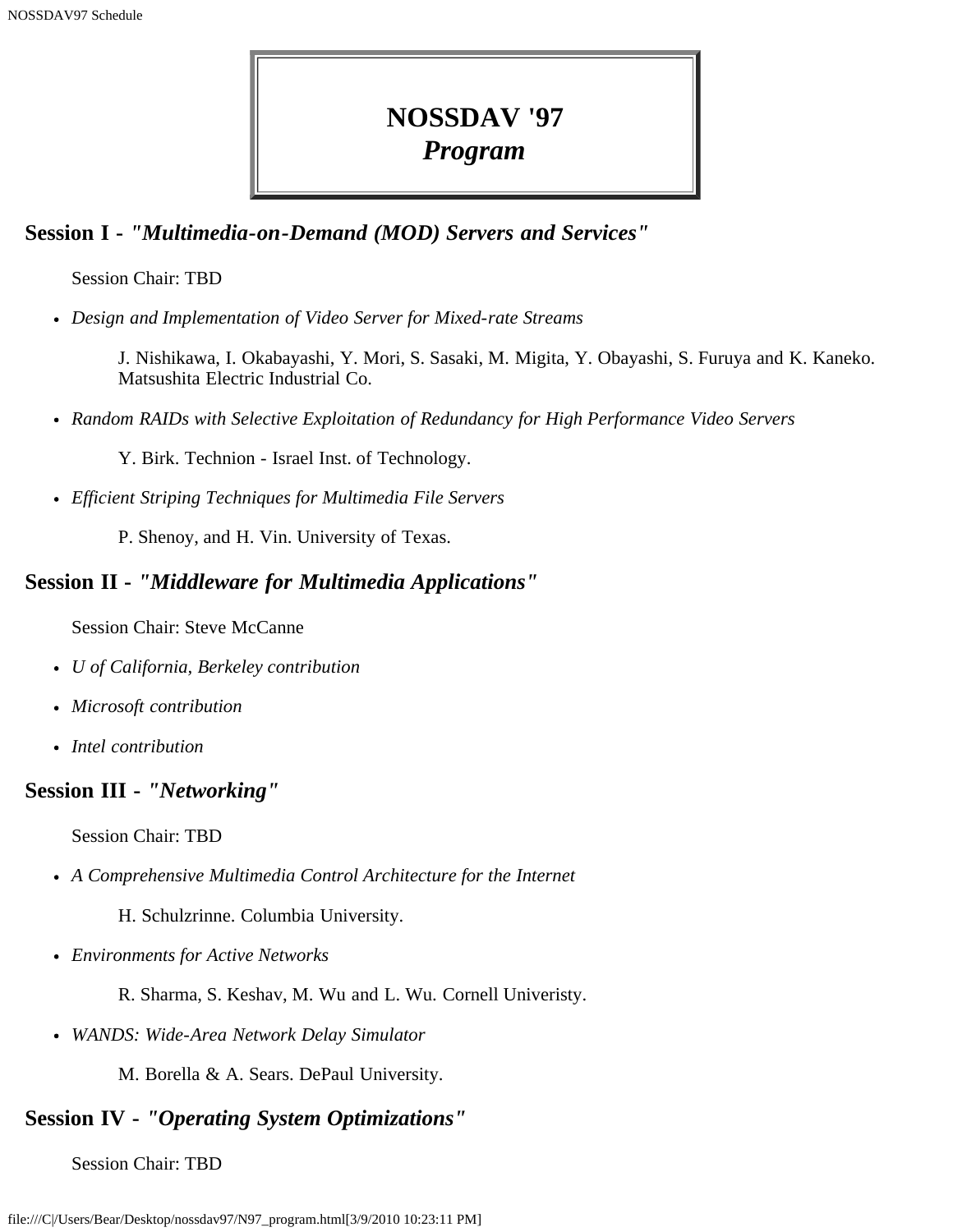- *Evaluation of Data Passing and Scheduling Avoidance*
	- J. Brustoloni and P. Steenkiste. Carnegie Mellon University.
- *User-Safe Devices for True End-to-End QoS*
	- I. Pratt. University of Cambridge.
- *A Fresh Approach to File System Quality of Service*
	- P. Barham. University of Cambridge.

### **Session V -** *"Mobility and Wireless"*

Session Chair: TBD

*Mobile Filters: Delivering Scaled Media to Mobile Devices*

A. Balachandran and A. Campbell

- *System Support for Mobile Multimedia Applications* Inouye, Cen, Walpole
- *On Quality of Service in Mobile Wireless Networks*

M. Srivastava, P. Mishra

#### **Session VI -** *"Multicast"*

Session Chair: TBD

- *Layered Video Multicast with Retransmission (LVRM): Evaluation of Error Recovery Schemes*
	- X. Li and M. Ammar. Georgia Institute of Technology.
	- S. Paul and P. Pancha. Bell Laboratories.
- *Thin Streams: An Architecture for Multicasting Layered Video*
	- L. Wu, R. Sharma and B. Smith. Cornell University.
- *Resilient Multicast Support for Continuous Media Applications*

R. Xu, A. Myers, H. Zhang, R. Yavatkar. Carnegie Mellon University and Intel.

### **Session VII -** *"Miscellaneous and Short Paper Session"*

Session Chair: TBD

*Service Aggregation Through Rate Adaptation Using a Single Storage Format*

Krishnan and Little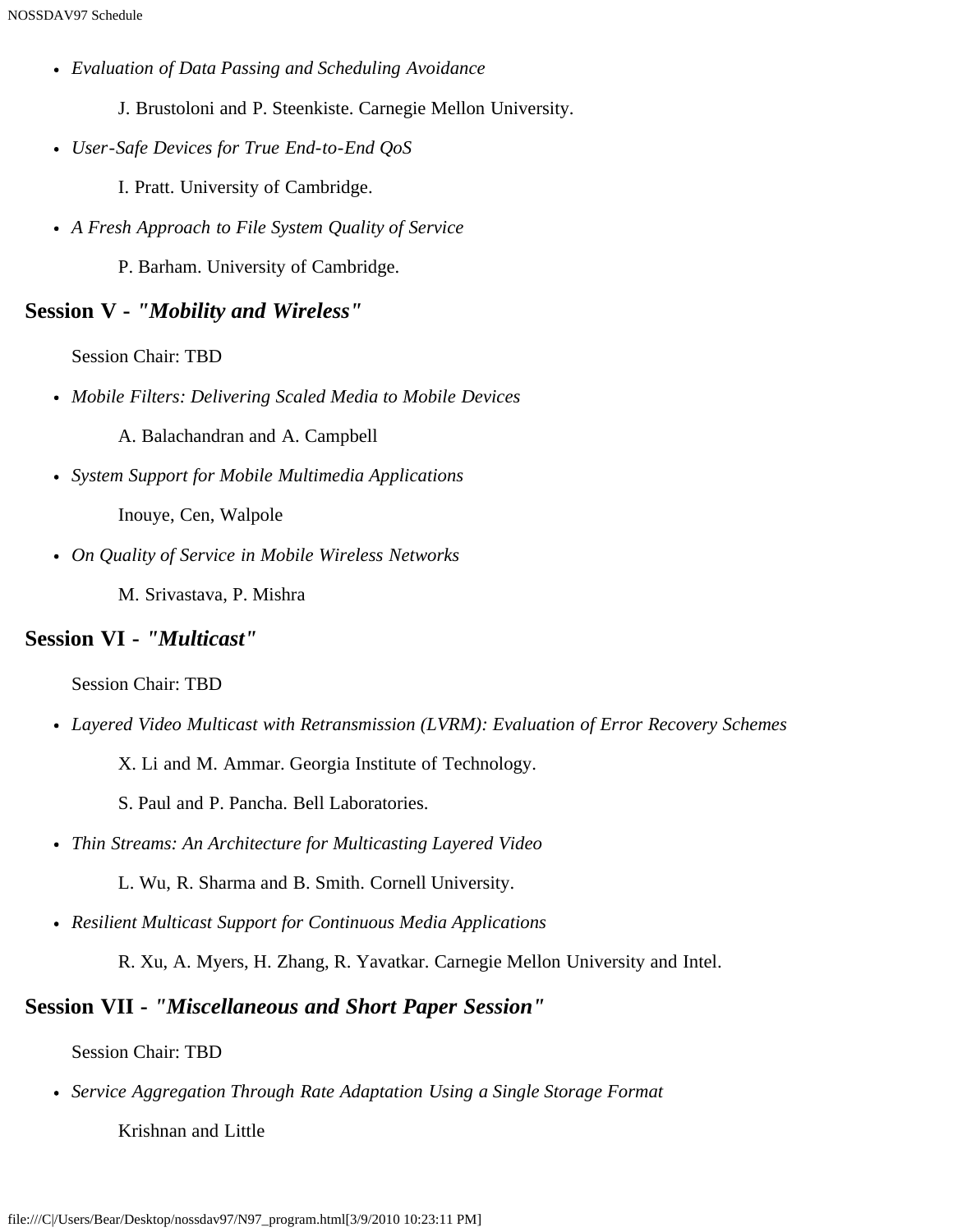*Practical Experience with a Smoothing Algorithm for Video Streaming*

F. Miller, X. Mei, T. Lam, K. Zhang, and S. Tripathi. University of Maryland.

*A Virtual Network Service for Integrated-Services Internetworks*

L. Delgrossi and Domenico Ferrari. Unversita Cattolica.

*Randomized Token Buckets: Reducing the Buffers Required in Multiplexors*

J. A. Fingerhut and G. Varghese. Washington University.

#### **Session VIII -** *"Smoothing, Scaling, etc on Endsystems"*

Session Chair: TBD

- *The Performance of Two Dimensional Media Scaling for Internet Videoconferencing: Experiments with ProShare(TM) on the Internet*
	- P. Nee, K. Jeffay and G. Danneels. University of North Carolina.
- *Online Smoothing of Live, Variable-Bit-Rate Video*

J. Rexford. AT&T Research Laboratories.

S. Sen, K. Dey, J. Kurose, J. Stankovic, D. Towsley. University of Massachusetts.

W. Feng. Ohio State University.

*Adaptive Middleware for Mobile Multimedia Applications*

G. Blair, G. Coulson, N. Davies, P. Robin and T. Fitzpatrick.Lancaster University.

### **Session IX -** *"Networking: Packet Scheduling, Integrated Service"*

Session Chair: TBD

*Fair Airport Scheduling Algorithms*

P. Goyal and H. Vin. University of Texas.

*Hierarchical Relative Error Scheduler: An Efficient Traffic Shaper for Packet Switching Networks*

A. Charny. Digital Equipment Corporation.

*Understanding TCP Dynamics in an Integrated Services Internet*

W. Feng, D. Kandlur, D. Saha and K. Shin. IBM.

*[nossdav97@arl.wustl.edu](mailto:nossdav97@arl.wustl.edu)*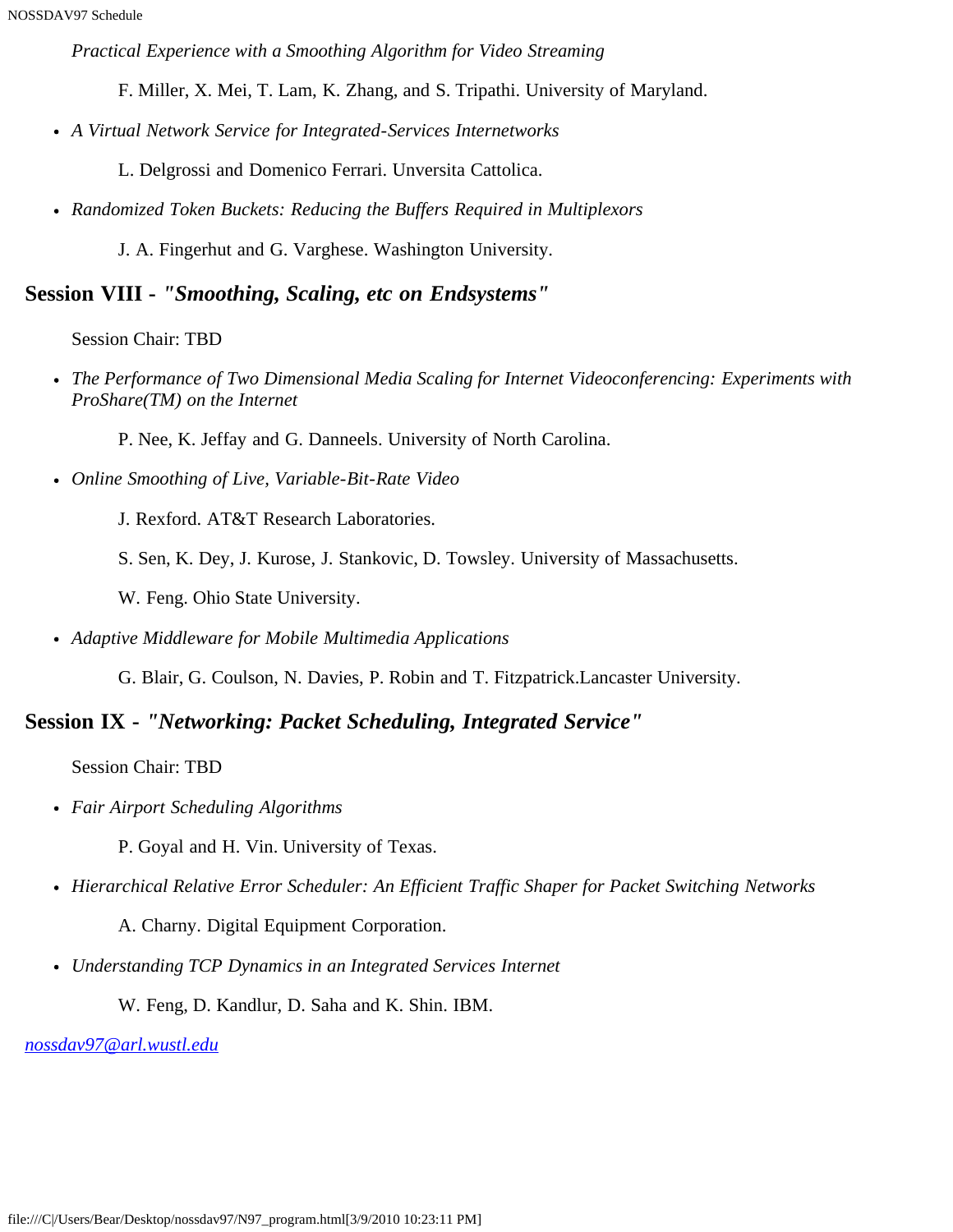## **NOSSDAV '97** *Schedule*

<span id="page-9-0"></span>

| <b>Sunday, May 18, 1997</b>             |                                                                                                                                                                                                                                                                                                                                                                                                                                                                                                                                                                           |  |
|-----------------------------------------|---------------------------------------------------------------------------------------------------------------------------------------------------------------------------------------------------------------------------------------------------------------------------------------------------------------------------------------------------------------------------------------------------------------------------------------------------------------------------------------------------------------------------------------------------------------------------|--|
| $16:00-$<br>19:00                       | <b>Conference Registration</b>                                                                                                                                                                                                                                                                                                                                                                                                                                                                                                                                            |  |
| 19:00-<br> 21:30                        | <b>Informal Dinner</b> ???                                                                                                                                                                                                                                                                                                                                                                                                                                                                                                                                                |  |
|                                         | <b>Monday, May 19, 1997</b>                                                                                                                                                                                                                                                                                                                                                                                                                                                                                                                                               |  |
| $7:30-$<br>8:30                         | <b>Breakfast Buffet</b>                                                                                                                                                                                                                                                                                                                                                                                                                                                                                                                                                   |  |
| $ 8:30-$<br> 9:00                       | Introductions and Welcome<br>Christopher I. Byrnes<br>Dean of the School of Engineering and Applied Science<br>Washington University<br><b>Workshop Chairs</b><br>Guru Parulkar<br>John DeHart                                                                                                                                                                                                                                                                                                                                                                            |  |
| $9:00-$<br>10:30                        | Session I "Multimedia-on-Demand (MOD) Servers and Services"<br><b>Session Chair: TBD</b><br>• Design and Implementation of Video Server for Mixed-rate Streams<br>J. Nishikawa, I. Okabayashi, Y. Mori, S. Sasaki, M. Migita, Y. Obayashi, S. Furuya and K.<br>Kaneko. Matsushita Electric Industrial Co.<br>• Random RAIDs with Selective Exploitation of Redundancy for High Performance Video Servers<br>Y. Birk. Technion - Israel Inst. of Technology.<br>• Efficient Striping Techniques for Multimedia File Servers<br>P. Shenoy, and H. Vin. University of Texas. |  |
| $10:30-$<br>11:00<br>$ 11:00-$<br>12:30 | <b>Break</b><br>Session II "Middleware for Multimedia Applications"<br><b>Session Chair: Steve McCanne</b>                                                                                                                                                                                                                                                                                                                                                                                                                                                                |  |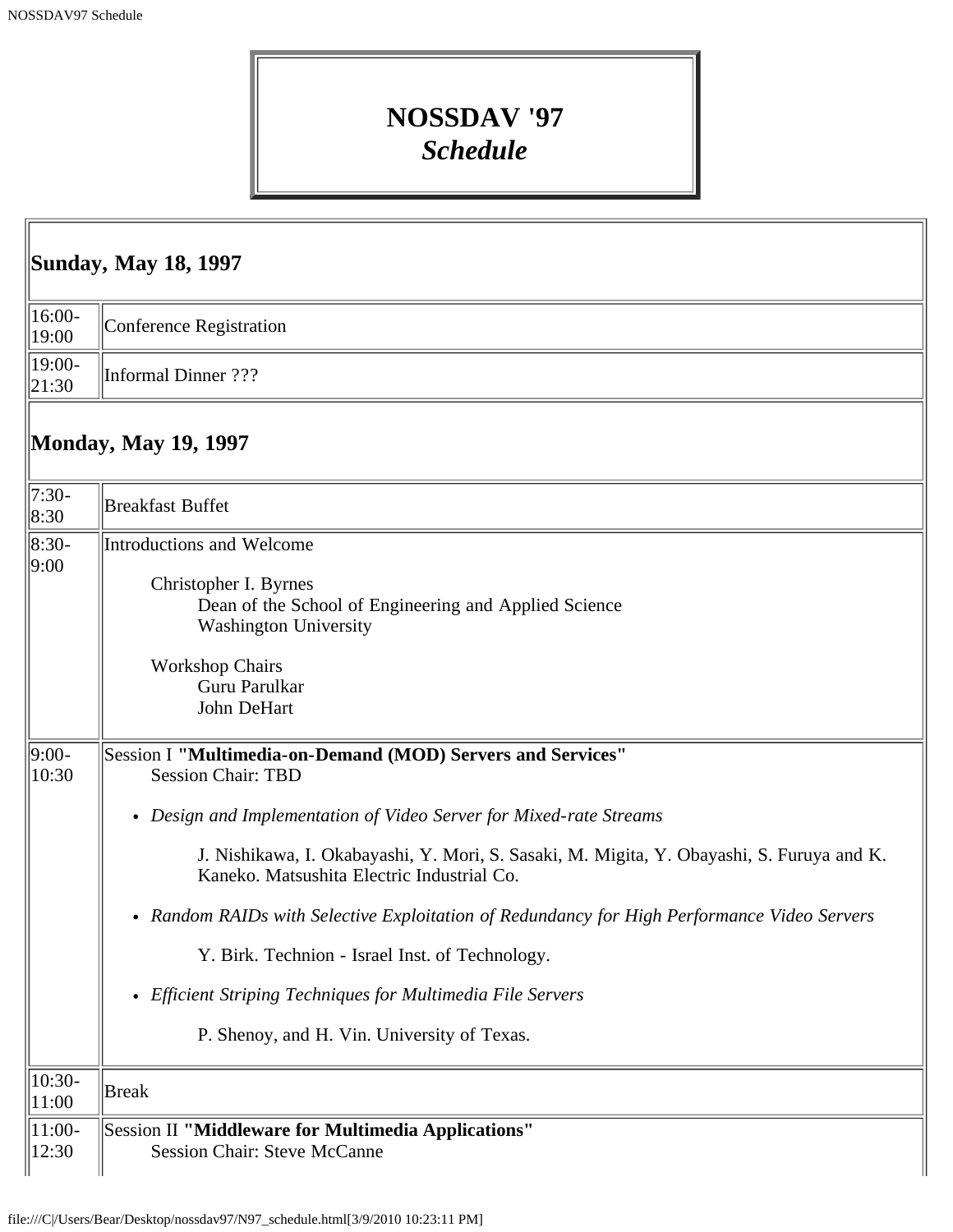|                   | • U of California, Berkeley contribution                                 |
|-------------------|--------------------------------------------------------------------------|
|                   | • Microsoft contribution                                                 |
|                   | • Intel contribution                                                     |
| 12:30-<br>13:30   | Lunch                                                                    |
| $13:30-$<br>15:00 | Session III "Networking"<br><b>Session Chair: TBD</b>                    |
|                   | • A Comprehensive Multimedia Control Architecture for the Internet       |
|                   | H. Schulzrinne. Columbia University.                                     |
|                   | • Environments for Active Networks                                       |
|                   | R. Sharma, S. Keshav, M. Wu and L. Wu. Cornell Univeristy.               |
|                   | • WANDS: Wide-Area Network Delay Simulator                               |
|                   | M. Borella & A. Sears. DePaul University.                                |
| 15:00-<br>15:30   | Break                                                                    |
| $15:30-$<br>17:00 | Session IV "Operating System Optimizations"<br><b>Session Chair: TBD</b> |
|                   | • Evaluation of Data Passing and Scheduling Avoidance                    |
|                   | J. Brustoloni and P. Steenkiste. Carnegie Mellon University.             |
|                   | • User-Safe Devices for True End-to-End QoS                              |
|                   | I. Pratt. University of Cambridge.                                       |
|                   | • A Fresh Approach to File System Quality of Service                     |
|                   | P. Barham. University of Cambridge.                                      |
| $17:00-$<br>18:00 | Break                                                                    |
| 18:00-<br>20:00   | Banquet                                                                  |
| 20:00-<br>21:00   | PC/Planning Meeting                                                      |
|                   | <b>Tuesday, May 20, 1997</b>                                             |
| $7:30-$<br>8:30   | <b>Breakfast Buffet</b>                                                  |
|                   |                                                                          |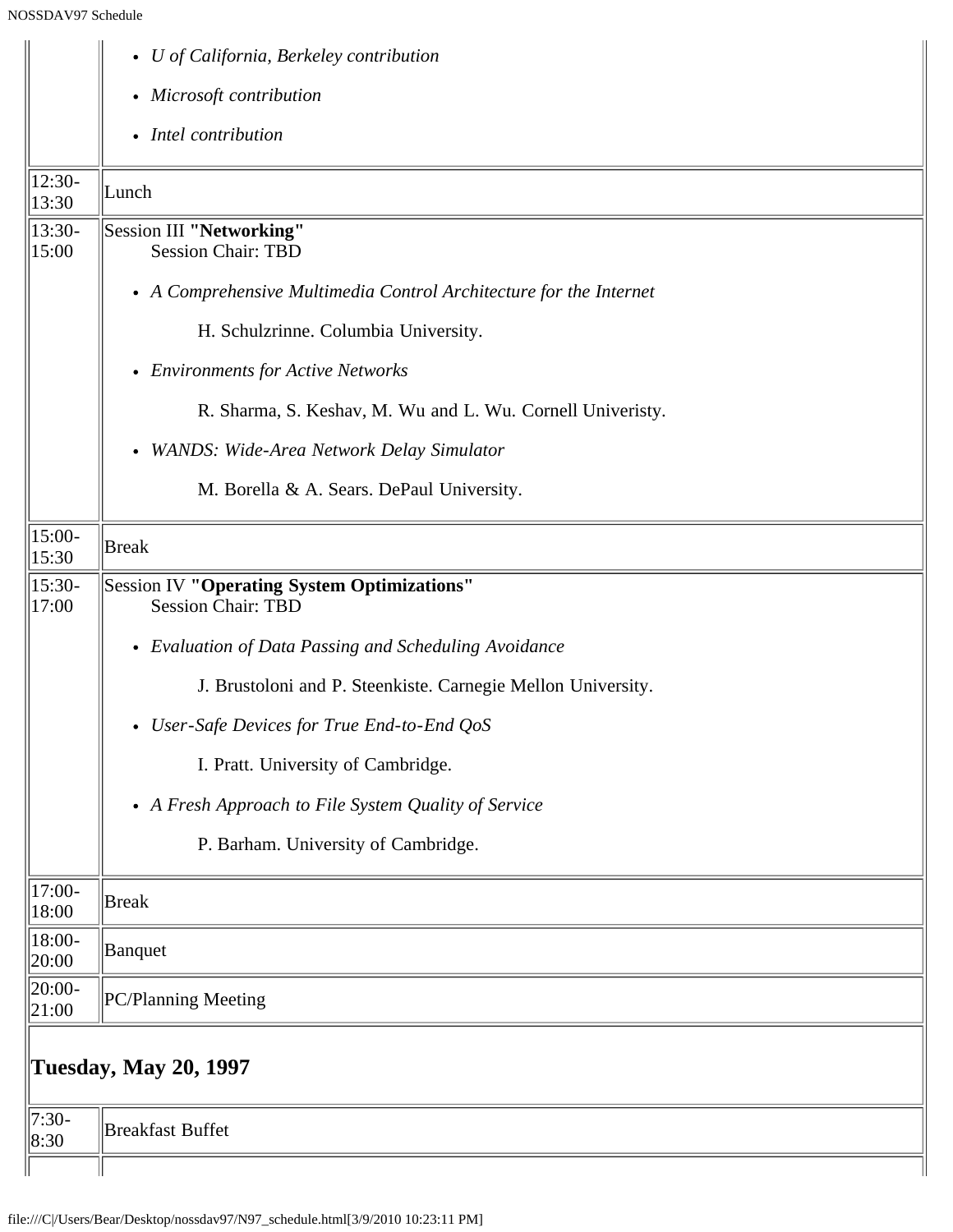| $\ 8:30-$<br>10:00 | Session V "Mobility and Wireless"<br><b>Session Chair: TBD</b>                             |
|--------------------|--------------------------------------------------------------------------------------------|
|                    | • Mobile Filters: Delivering Scaled Media to Mobile Devices                                |
|                    | A. Balachandran and A. Campbell                                                            |
|                    | • System Support for Mobile Multimedia Applications                                        |
|                    | Inouye, Cen, Walpole                                                                       |
|                    | • On Quality of Service in Mobile Wireless Networks                                        |
|                    | M. Srivastava, P. Mishra                                                                   |
| $10:00-$<br>10:30  | <b>Break</b>                                                                               |
| $10:30-$<br>12:00  | Session VI "Multicast"<br><b>Session Chair: TBD</b>                                        |
|                    | • Layered Video Multicast with Retransmission (LVRM): Evaluation of Error Recovery Schemes |
|                    | X. Li and M. Ammar. Georgia Institute of Technology.                                       |
|                    | S. Paul and P. Pancha. Bell Laboratories.                                                  |
|                    | • Thin Streams: An Architecture for Multicasting Layered Video                             |
|                    | L. Wu, R. Sharma and B. Smith. Cornell University.                                         |
|                    | • Resilient Multicast Support for Continuous Media Applications                            |
|                    | R. Xu, A. Myers, H. Zhang, R. Yavatkar. Carnegie Mellon University and Intel.              |
| $12:00-$<br>13:00  | Lunch                                                                                      |
| 13:00-<br>15:00    | Session VII "Miscellaneous and Short Paper Session"<br><b>Session Chair: TBD</b>           |
|                    | Service Aggregation Through Rate Adaptation Using a Single Storage Format<br>$\bullet$     |
|                    | Krishnan and Little                                                                        |
|                    | • Practical Experience with a Smoothing Algorithm for Video Streaming                      |
|                    | F. Miller, X. Mei, T. Lam, K. Zhang, and S. Tripathi. University of Maryland.              |
|                    | • A Virtual Network Service for Integrated-Services Internetworks                          |
|                    | L. Delgrossi and Domenico Ferrari. Unversita Cattolica.                                    |
|                    | Randomized Token Buckets: Reducing the Buffers Required in Multiplexors<br>٠               |
|                    | J. A. Fingerhut and G. Varghese. Washington University.                                    |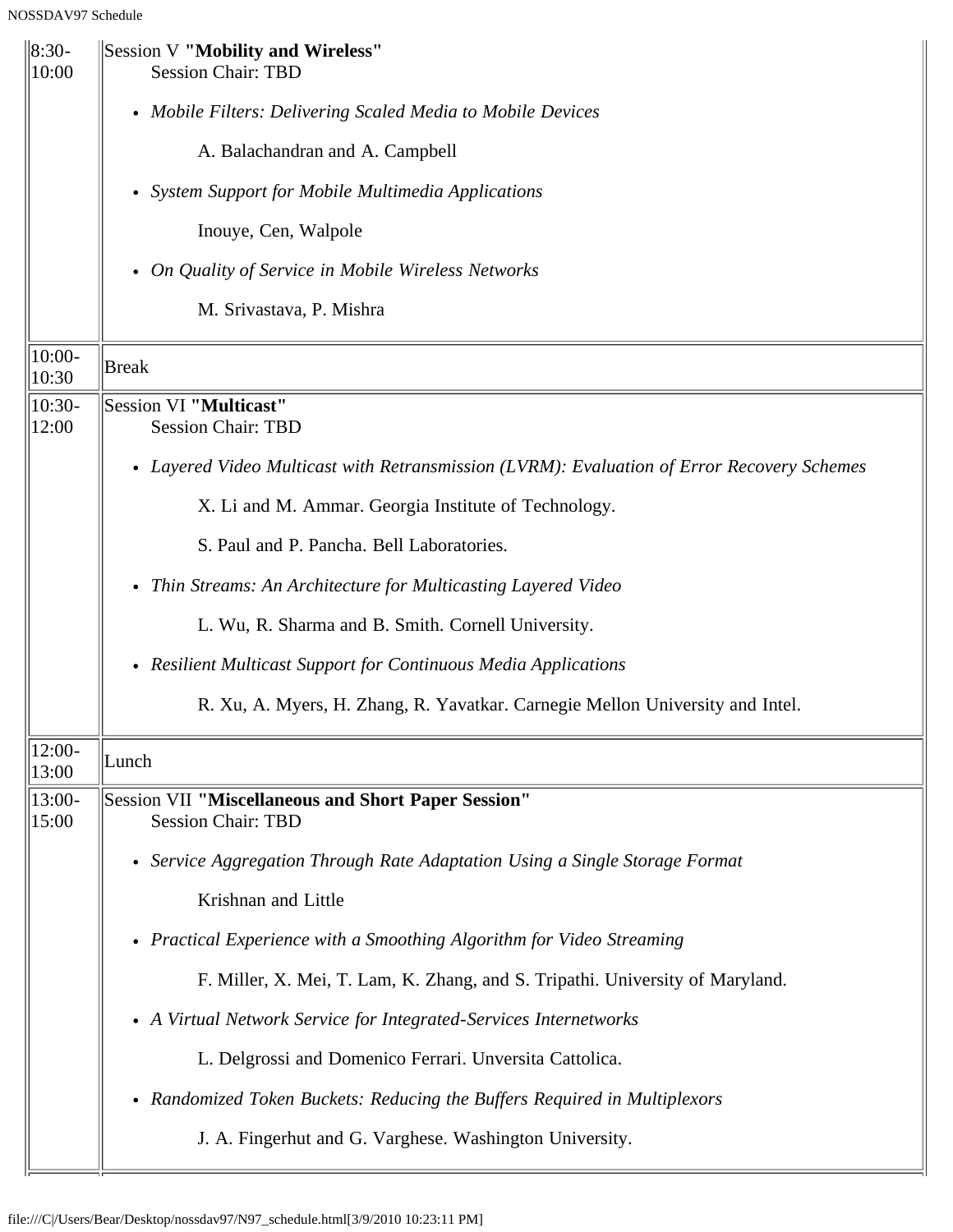| $\ 15:00 -$<br>16:30 | Break                                  |
|----------------------|----------------------------------------|
| $\  16:30 - 23:59$   | Excursion (To Cardinals Baseball Game) |

## **Wednesday, May 21, 1997**

| $ 8:00-$<br> 9:00 | <b>Breakfast Buffet</b>                                                                                                               |
|-------------------|---------------------------------------------------------------------------------------------------------------------------------------|
| $ 9:00-$<br>10:30 | Session VIII "Smoothing, Scaling, etc on Endsystems"<br><b>Session Chair: TBD</b>                                                     |
|                   | • The Performance of Two Dimensional Media Scaling for Internet Videoconferencing: Experiments<br>with $ProShare(TM)$ on the Internet |
|                   | P. Nee, K. Jeffay and G. Danneels. University of North Carolina.                                                                      |
|                   | • Online Smoothing of Live, Variable-Bit-Rate Video                                                                                   |
|                   | J. Rexford. AT&T Research Laboratories.                                                                                               |
|                   | S. Sen, K. Dey, J. Kurose, J. Stankovic, D. Towsley. University of Massachusetts.                                                     |
|                   | W. Feng. Ohio State University.                                                                                                       |
|                   | • Adaptive Middleware for Mobile Multimedia Applications                                                                              |
|                   | G. Blair, G. Coulson, N. Davies, P. Robin and T. Fitzpatrick. Lancaster University.                                                   |
| $10:30-$<br>11:00 | Break                                                                                                                                 |
| $11:00-$<br>12:30 | Session IX "Networking: Packet Scheduling, Integrated Service"<br><b>Session Chair: TBD</b>                                           |
|                   | • Fair Airport Scheduling Algorithms                                                                                                  |
|                   | P. Goyal and H. Vin. University of Texas.                                                                                             |
|                   | • Hierarchical Relative Error Scheduler: An Efficient Traffic Shaper for Packet Switching Networks                                    |
|                   | A. Charny. Digital Electric Company.                                                                                                  |
|                   | • Understanding TCP Dynamics in an Integrated Services Internet                                                                       |
|                   | W. Feng, D. Kandlur, D. Saha and K. Shin. IBM.                                                                                        |
| $12:30-$<br>13:30 | Lunch                                                                                                                                 |
|                   | Workshop ends                                                                                                                         |
|                   |                                                                                                                                       |

*[nossdav97@arl.wustl.edu](mailto:nossdav97@arl.wustl.edu)*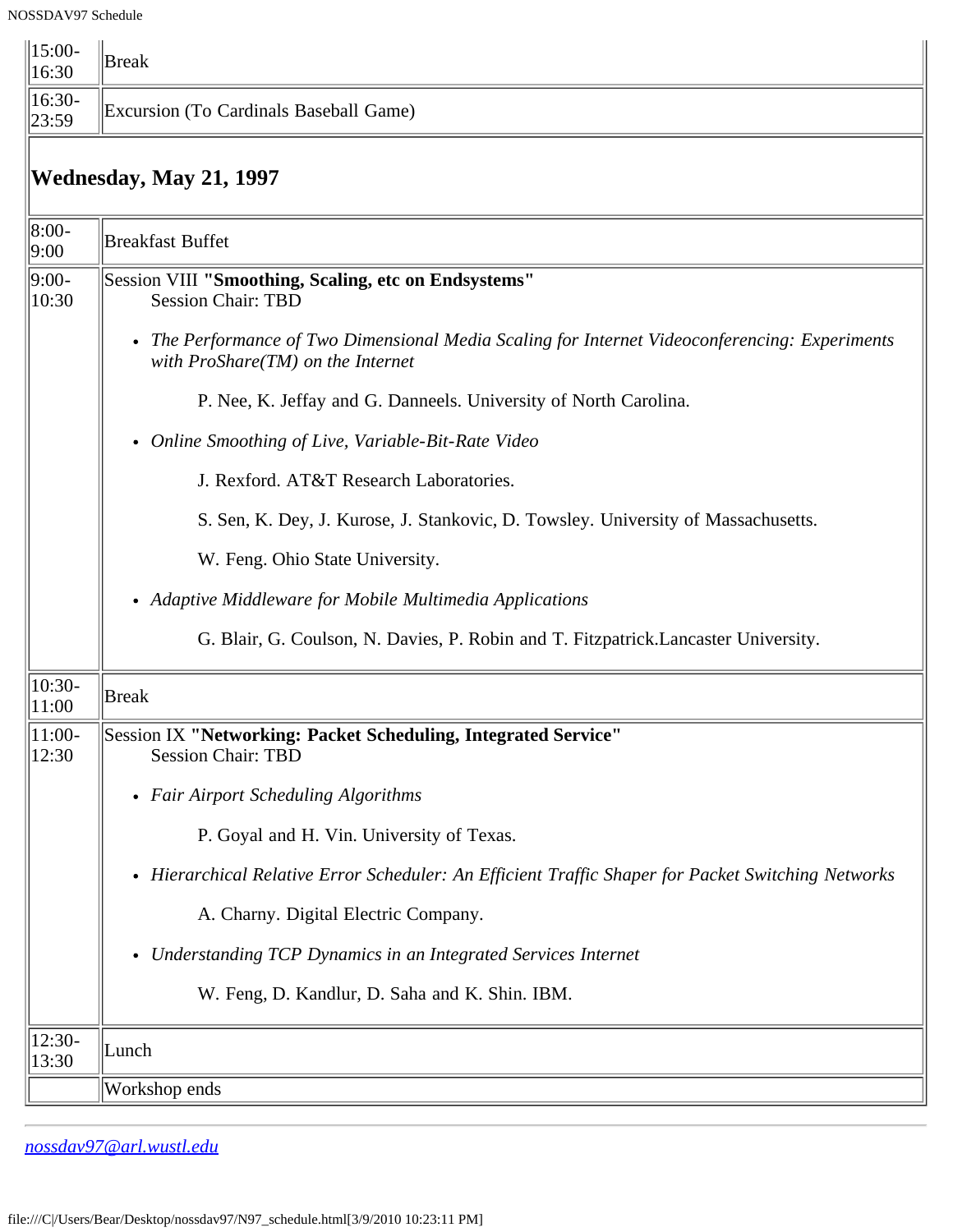## <span id="page-13-0"></span>*The 7th International Workshop on Network and Operating Systems Support for Digital Audio and Video (NOSSDAV 97)*

### **List of Participants**

#### $|2|$

#### <span id="page-13-1"></span> $\mathcal{A} \mid \mathcal{B} \mid \mathcal{C} \mid \mathcal{D} \mid \mathcal{E} \mid \mathcal{F} \mid \mathcal{G} \mid \mathcal{H} \mid \mathcal{I} \mid \mathcal{I} \mid \mathcal{K} \mid \mathcal{L} \mid \mathcal{M} \mid \mathcal{N} \mid \mathcal{Q} \mid \mathcal{P} \mid \mathcal{Q} \mid \mathcal{R} \mid \mathcal{S} \mid \mathcal{T} \mid \mathcal{U} \mid \mathcal{Y} \mid \mathcal{W} \mid \mathcal{X} \mid \mathcal{Y} \mid \mathcal{Z} \mid$  $\mathcal{A} \mid \mathcal{B} \mid \mathcal{C} \mid \mathcal{D} \mid \mathcal{E} \mid \mathcal{F} \mid \mathcal{G} \mid \mathcal{H} \mid \mathcal{I} \mid \mathcal{I} \mid \mathcal{K} \mid \mathcal{L} \mid \mathcal{M} \mid \mathcal{N} \mid \mathcal{Q} \mid \mathcal{P} \mid \mathcal{Q} \mid \mathcal{R} \mid \mathcal{S} \mid \mathcal{T} \mid \mathcal{U} \mid \mathcal{Y} \mid \mathcal{W} \mid \mathcal{X} \mid \mathcal{Y} \mid \mathcal{Z} \mid$  $\mathcal{A} \mid \mathcal{B} \mid \mathcal{C} \mid \mathcal{D} \mid \mathcal{E} \mid \mathcal{F} \mid \mathcal{G} \mid \mathcal{H} \mid \mathcal{I} \mid \mathcal{I} \mid \mathcal{K} \mid \mathcal{L} \mid \mathcal{M} \mid \mathcal{N} \mid \mathcal{Q} \mid \mathcal{P} \mid \mathcal{Q} \mid \mathcal{R} \mid \mathcal{S} \mid \mathcal{T} \mid \mathcal{U} \mid \mathcal{Y} \mid \mathcal{W} \mid \mathcal{X} \mid \mathcal{Y} \mid \mathcal{Z} \mid$  $\mathcal{A} \mid \mathcal{B} \mid \mathcal{C} \mid \mathcal{D} \mid \mathcal{E} \mid \mathcal{F} \mid \mathcal{G} \mid \mathcal{H} \mid \mathcal{I} \mid \mathcal{I} \mid \mathcal{K} \mid \mathcal{L} \mid \mathcal{M} \mid \mathcal{N} \mid \mathcal{Q} \mid \mathcal{P} \mid \mathcal{Q} \mid \mathcal{R} \mid \mathcal{S} \mid \mathcal{T} \mid \mathcal{U} \mid \mathcal{Y} \mid \mathcal{W} \mid \mathcal{X} \mid \mathcal{Y} \mid \mathcal{Z} \mid$  $\mathcal{A} \mid \mathcal{B} \mid \mathcal{C} \mid \mathcal{D} \mid \mathcal{E} \mid \mathcal{F} \mid \mathcal{G} \mid \mathcal{H} \mid \mathcal{I} \mid \mathcal{I} \mid \mathcal{K} \mid \mathcal{L} \mid \mathcal{M} \mid \mathcal{N} \mid \mathcal{Q} \mid \mathcal{P} \mid \mathcal{Q} \mid \mathcal{R} \mid \mathcal{S} \mid \mathcal{T} \mid \mathcal{U} \mid \mathcal{Y} \mid \mathcal{W} \mid \mathcal{X} \mid \mathcal{Y} \mid \mathcal{Z} \mid$  $\mathcal{A} \mid \mathcal{B} \mid \mathcal{C} \mid \mathcal{D} \mid \mathcal{E} \mid \mathcal{F} \mid \mathcal{G} \mid \mathcal{H} \mid \mathcal{I} \mid \mathcal{I} \mid \mathcal{K} \mid \mathcal{L} \mid \mathcal{M} \mid \mathcal{N} \mid \mathcal{Q} \mid \mathcal{P} \mid \mathcal{Q} \mid \mathcal{R} \mid \mathcal{S} \mid \mathcal{T} \mid \mathcal{U} \mid \mathcal{Y} \mid \mathcal{W} \mid \mathcal{X} \mid \mathcal{Y} \mid \mathcal{Z} \mid$  $\mathcal{A} \mid \mathcal{B} \mid \mathcal{C} \mid \mathcal{D} \mid \mathcal{E} \mid \mathcal{F} \mid \mathcal{G} \mid \mathcal{H} \mid \mathcal{I} \mid \mathcal{I} \mid \mathcal{K} \mid \mathcal{L} \mid \mathcal{M} \mid \mathcal{N} \mid \mathcal{Q} \mid \mathcal{P} \mid \mathcal{Q} \mid \mathcal{R} \mid \mathcal{S} \mid \mathcal{T} \mid \mathcal{U} \mid \mathcal{Y} \mid \mathcal{W} \mid \mathcal{X} \mid \mathcal{Y} \mid \mathcal{Z} \mid$  $\mathcal{A} \mid \mathcal{B} \mid \mathcal{C} \mid \mathcal{D} \mid \mathcal{E} \mid \mathcal{F} \mid \mathcal{G} \mid \mathcal{H} \mid \mathcal{I} \mid \mathcal{I} \mid \mathcal{K} \mid \mathcal{L} \mid \mathcal{M} \mid \mathcal{N} \mid \mathcal{Q} \mid \mathcal{P} \mid \mathcal{Q} \mid \mathcal{R} \mid \mathcal{S} \mid \mathcal{T} \mid \mathcal{U} \mid \mathcal{Y} \mid \mathcal{W} \mid \mathcal{X} \mid \mathcal{Y} \mid \mathcal{Z} \mid$  $\mathcal{A} \mid \mathcal{B} \mid \mathcal{C} \mid \mathcal{D} \mid \mathcal{E} \mid \mathcal{F} \mid \mathcal{G} \mid \mathcal{H} \mid \mathcal{I} \mid \mathcal{I} \mid \mathcal{K} \mid \mathcal{L} \mid \mathcal{M} \mid \mathcal{N} \mid \mathcal{Q} \mid \mathcal{P} \mid \mathcal{Q} \mid \mathcal{R} \mid \mathcal{S} \mid \mathcal{T} \mid \mathcal{U} \mid \mathcal{Y} \mid \mathcal{W} \mid \mathcal{X} \mid \mathcal{Y} \mid \mathcal{Z} \mid$  $\mathcal{A} \mid \mathcal{B} \mid \mathcal{C} \mid \mathcal{D} \mid \mathcal{E} \mid \mathcal{F} \mid \mathcal{G} \mid \mathcal{H} \mid \mathcal{I} \mid \mathcal{I} \mid \mathcal{K} \mid \mathcal{L} \mid \mathcal{M} \mid \mathcal{N} \mid \mathcal{Q} \mid \mathcal{P} \mid \mathcal{Q} \mid \mathcal{R} \mid \mathcal{S} \mid \mathcal{T} \mid \mathcal{U} \mid \mathcal{Y} \mid \mathcal{W} \mid \mathcal{X} \mid \mathcal{Y} \mid \mathcal{Z} \mid$  $\mathcal{A} \mid \mathcal{B} \mid \mathcal{C} \mid \mathcal{D} \mid \mathcal{E} \mid \mathcal{F} \mid \mathcal{G} \mid \mathcal{H} \mid \mathcal{I} \mid \mathcal{I} \mid \mathcal{K} \mid \mathcal{L} \mid \mathcal{M} \mid \mathcal{N} \mid \mathcal{Q} \mid \mathcal{P} \mid \mathcal{Q} \mid \mathcal{R} \mid \mathcal{S} \mid \mathcal{T} \mid \mathcal{U} \mid \mathcal{Y} \mid \mathcal{W} \mid \mathcal{X} \mid \mathcal{Y} \mid \mathcal{Z} \mid$

*William Adamson University of Michigan 519 West William St. Ann Arbor, MI 48103 [andros@umich.edu](mailto:andros@umich.edu)*

*Mostafa Ammar Georgia Institute of Technology College of Computing Atlanta, GA 30332-0280 [ammar@cc.gatech.edu](mailto:ammar@cc.gatech.edu)*

<span id="page-13-2"></span>*Paul Barham University of Cambridge Computer Laboratory New Museums Site Pembroke Street Cambridge Cambs ENGLAND CB2 3QG [Paul.Barham@cl.cam.ac.uk](mailto:Paul.Barham@cl.cam.ac.uk)*

> *Andrea Basso AT&T Labs 101 Crawford Corner Rd. Room 4C507 Holmdel, NJ 07733-3030 [basso@research.att.com](mailto:basso@research.att.com)*

*Rajeev Bector Washington University in St. Louis Department of Computer Science Campus Box 1045 St. Louis, MO 63130 [rajeev@cs.wustl.edu](mailto:rajeev@cs.wustl.edu)*

*Qiyong Bian Washington University in St. Louis Department of Computer Science Campus Box 1115 St. Louis, MO 63130 [bian@dworkin.wustl.edu](mailto:bian@dworkin.wustl.edu)*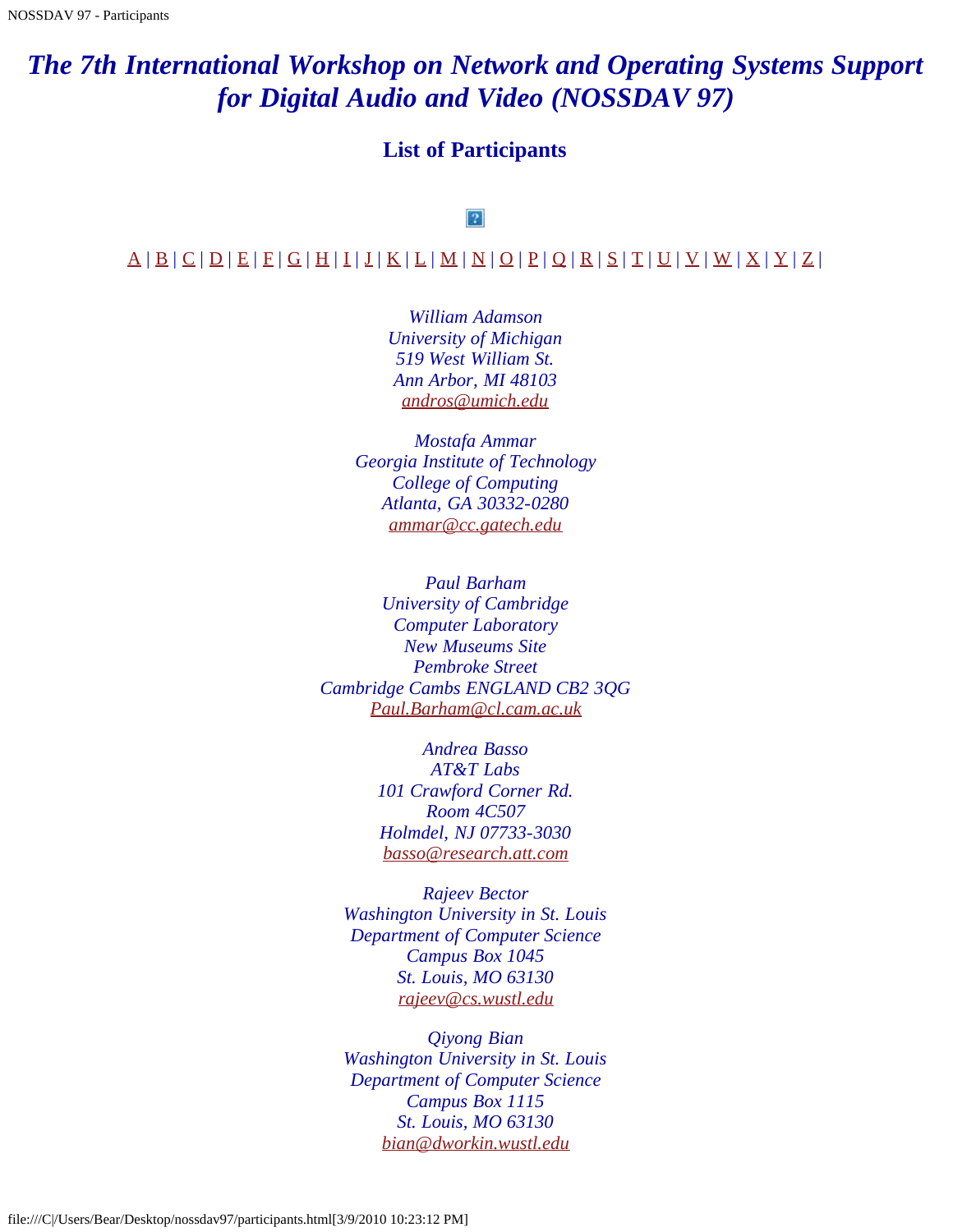*Yitzhak Birk Technion - Israel Inst. of Technology Electrical Engineering Department Haifa Israel 32000 [birk@ee.technion.ac.il](mailto:birk@ee.technion.ac.il)*

> *Michael Borella DePaul University School of Computer Science 243 S. Wabash Ave. Chicago, IL 60604 [mborella@cs.depaul.edu](mailto:mborella@cs.depaul.edu)*

> *Jose Carlos Brustoloni Carnegie Mellon University School of Computer Science 5000 Forbes Avenue Pittsburgh, PA 15213 [jcb@cs.cmu.edu](mailto:jcb@cs.cmu.edu)*

*[Milind Buddhikot](mailto:jcb@cs.cmu.edu) [Washington University in St. Louis](mailto:jcb@cs.cmu.edu) [Department of Computer Science](mailto:jcb@cs.cmu.edu) [Campus Box 1045](mailto:jcb@cs.cmu.edu) [St. Louis, MO 63130](mailto:jcb@cs.cmu.edu) [milind@dworkin.wustl.edu](mailto:milind@dworkin.wustl.edu)*

<span id="page-14-0"></span>*Andrew Campbell Columbia University Center for Telecommunications Research 1312 Seeley W. Mudd Bldg. New York, NY 10027-6699 [campbell@ctr.columbia.edu](mailto:campbell@ctr.columbia.edu)*

*Girish Chandranmenon Washington University in St. Louis Department of Computer Science Campus Box 1045 St. Louis, MO 63130 [girish@cs.wustl.edu](mailto:girish@cs.wustl.edu)*

*Anna Charny Digital Equipment Corporation 408 Dutton Road Sudbury, MA 01776 [charny@nacto.lkg.dec.com](mailto:charny@nacto.lkg.dec.com)*

*Jane Chen Washington University in St. Louis Department of Computer Science Campus Box 1045 St. Louis, MO 63130 [jane@dworkin.wustl.edu](mailto:jane@dworkin.wustl.edu)*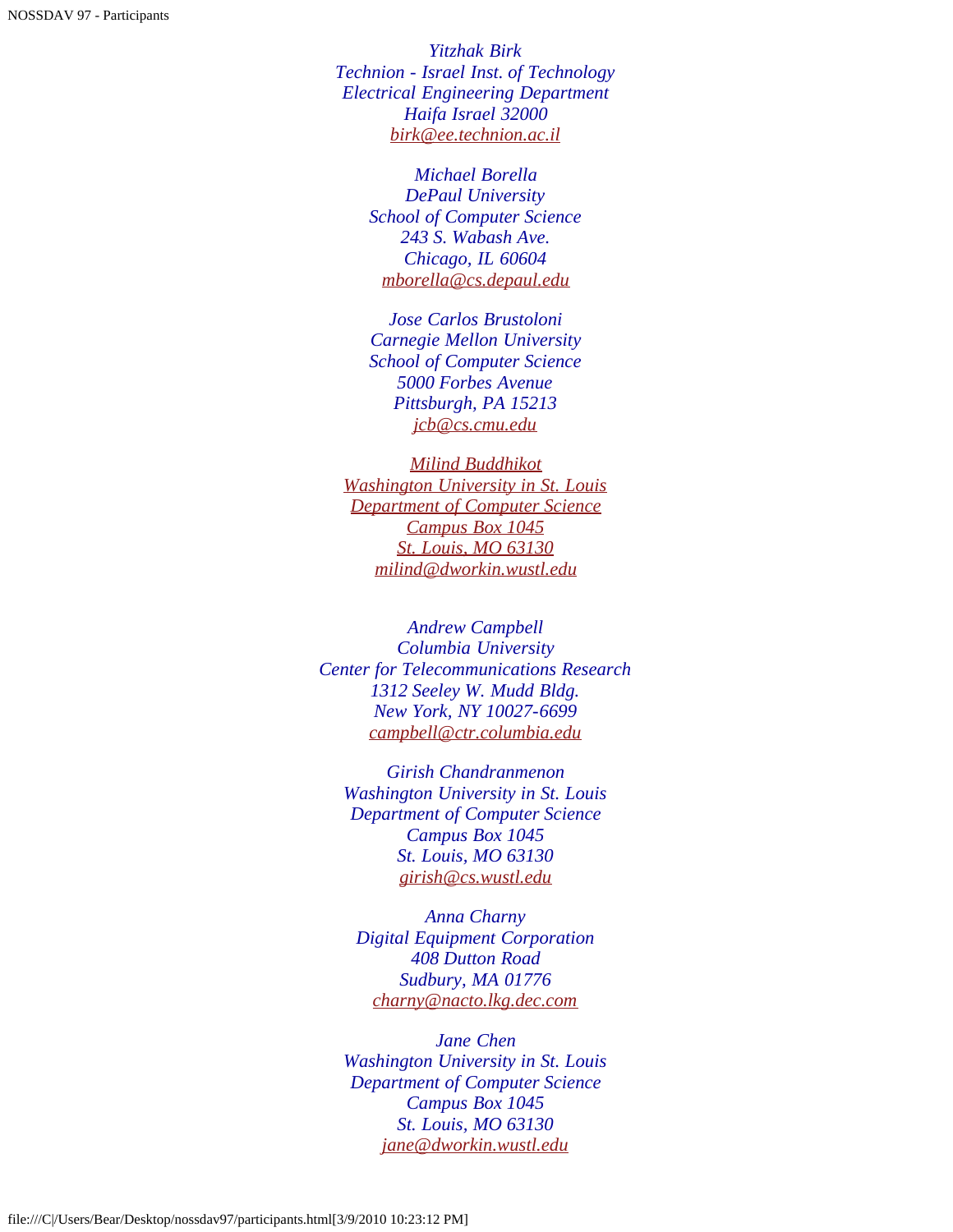*Yuhua Chen Washington University in St. Louis Department of Computer Science Campus Box 1045 St. Louis, MO 63130 [yuhua@arl.wustl.edu](mailto:yuhua@arl.wustl.edu)*

<span id="page-15-0"></span>*Geoff Coulson Lancaster University 19 Devonshire Street Lancaster, Lancashire ENGLAND LA1 4TQ [geoff@comp.lancs.ac.uk](mailto:geoff@comp.lancs.ac.uk)*

> *Dan Decasper Washington University in St. Louis Department of Computer Science One Brookings Drive St. Louis, MO 63130 [dan@arl.wustl.edu](mailto:dan@arl.wustl.edu)*

> *John DeHart Washington University in St. Louis Department of Computer Science Campus Box 1045 St. Louis, MO 63130 [jdd@arl.wustl.edu](mailto:jdd@arl.wustl.edu)*

> *Zubin D. Dittia Washington University in St. Louis Campus Box 1045 St. Louis, MO 63130 [zubin@dworkin.wustl.edu](mailto:zubin@dworkin.wustl.edu)*

> > *Konstantinos Dovrolis University of Wisconsin 1415 Engineering Drive Madison, WI 53706 [dovrolis@ece.wisc.edu](mailto:dovrolis@ece.wisc.edu)*

*John Du Intel Corporation 2111 NE 25th Ave Hillsboro, OR 97124 [john\\_du@ccm.jf.intel.com](mailto:john_du@ccm.jf.intel.com)*

<span id="page-15-1"></span>*Wu-chang Feng University of Michigan 2228 EECS Building 1301 Beal Avenue Ann Arbor, MI 48109-2122 [wuchang@eecs.umich.edu](mailto:wuchang@eecs.umich.edu)*

*Wu-chi Feng*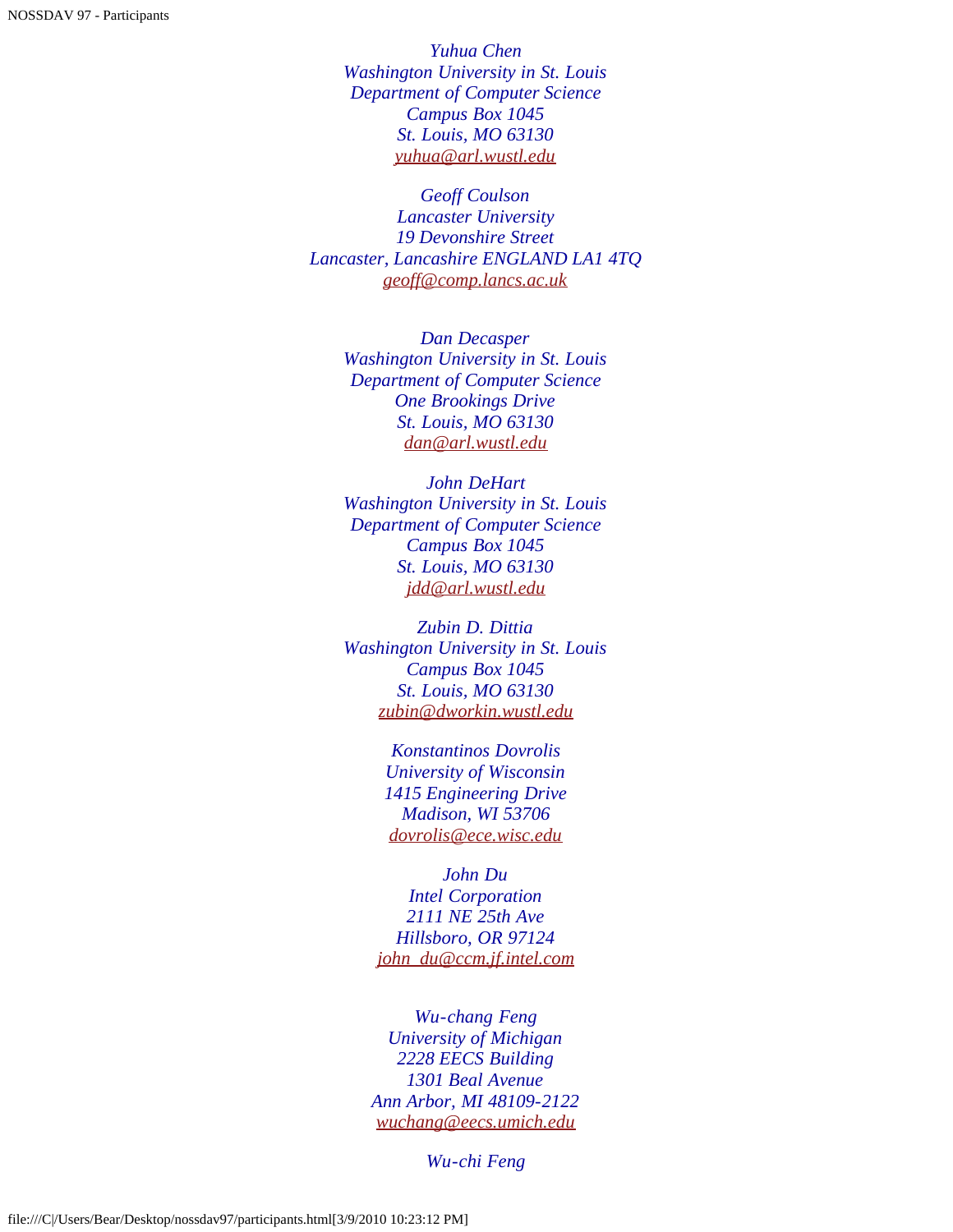*Ohio State Univeristy Department of Computer and Information Science 395 Dreese Lab Columbus, OH 43210-1277 [wuchi@cis.ohio-state.edu](mailto:wuchi@cis.ohio-state.edu)*

*Domenico Ferrari CRATOS, Universita' Cattolica, Piacenza, Italy Via Emilia Parmense, 84 Piacenza ITALY I-29100 [dferrari@pc.unicatt.it](mailto:dferrari@pc.unicatt.it)*

> *J. Andrew Fingerhut Washington University in St. Louis Department of Computer Science Campus Box 1045 [Saint Louis, MO 63130-4899](mailto:) [jaf@arl.wustl.edu](mailto:jaf@arl.wustl.edu)*

<span id="page-16-0"></span>*Eberhard Fisch Philips Research America 345 Sarborough Rd Briarcliff Manor, NY 10510 [ehf@philabs.research.philips.com](mailto:ehf@philabs.research.philips.com)*

*Vera Goebel University of Oslo, UNIK Granaveien 33, P.O. Box 70 N-2007 Kjeller Kjeller NORWAY N-2007 [goebel@unik.no](mailto:goebel@unik.no)*

*R. Gopalakrishnan AT&T Laboratories 600, Mountain Ave, Rm 2C-523, Murray Hill, NJ 07974 [gopal@research.att.com](mailto:gopal@research.att.com)*

*Pawan Goyal University of Texas at Austin Department of Computer Science Taylor Hall 2-124 Austin, TX 78712-1188 [pawang@cs.utexas.edu](mailto:pawang@cs.utexas.edu)*

<span id="page-16-1"></span>*Adiseshu Hari Washington University in St. Louis Department of Computer Science Campus Box 1045 St. Louis, MO 63130 [hari@dworkin.wustl.edu](mailto:hari@dworkin.wustl.edu)*

*Norm Hutchinson*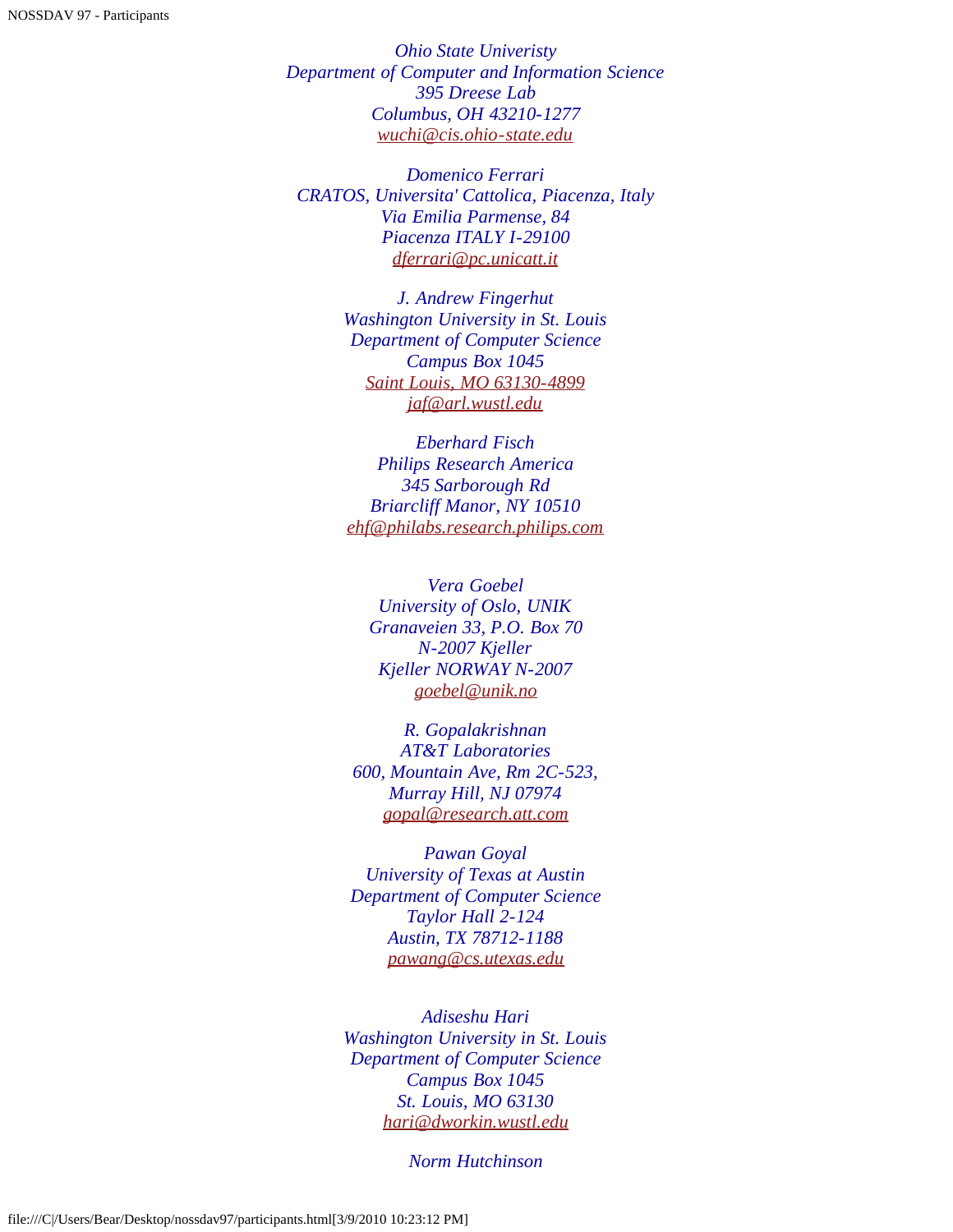*University of British Columbia Department of Computer Science #201 - 2366 Main Mall Vancouver BC CANADA V6T 124 [norm@cs.ubc.ca](mailto:norm@cs.ubc.ca)*

<span id="page-17-0"></span>*Kevin Jeffay University of North Carolina at Chapel Hill Department of Computer Science Chapel Hill, NC 27599-3175 [jeffay@cs.unc.edu](mailto:jeffay@cs.unc.edu)*

> *Michael Jones Microsoft Research Microsoft Corporation One Microsoft Way Builidng 9s/1076 Redmond, WA 98052 [mbj@microsoft.com](mailto:mbj@microsoft.com)*

*Chuck Kalmanek AT&T Labs 700 Mountain Avenue Room 2C-553 Murray Hill, NJ 07094 [crk@research.att.com](mailto:crk@research.att.com)*

<span id="page-17-1"></span>*Dilip D. Kandlur IBM T. J. Watson Research Center H3-D30 30, Saw Mill River Road Hawthorne, NY 10532 [kandlur@watson.ibm.com](mailto:kandlur@watson.ibm.com)*

*Anshul Kantawala Washington University in St. Louis Department of Computer Science Campus Box 1045 St. Louis, MO 63130 [anshul@arl.wustl.edu](mailto:anshul@arl.wustl.edu)*

*S. Keshav Cornell University Department of Computer Science Ithaca, NY 14850 [skeshav@cs.cornell.edu](mailto:skeshav@cs.cornell.edu)*

*Lakshman Krishnamurthy Intel Corporation 2111 NE. 25th Avenue JF3-206 Hillsboro, OR 97124 [lakshman@ibeam.intel.com](mailto:lakshman@ibeam.intel.com)*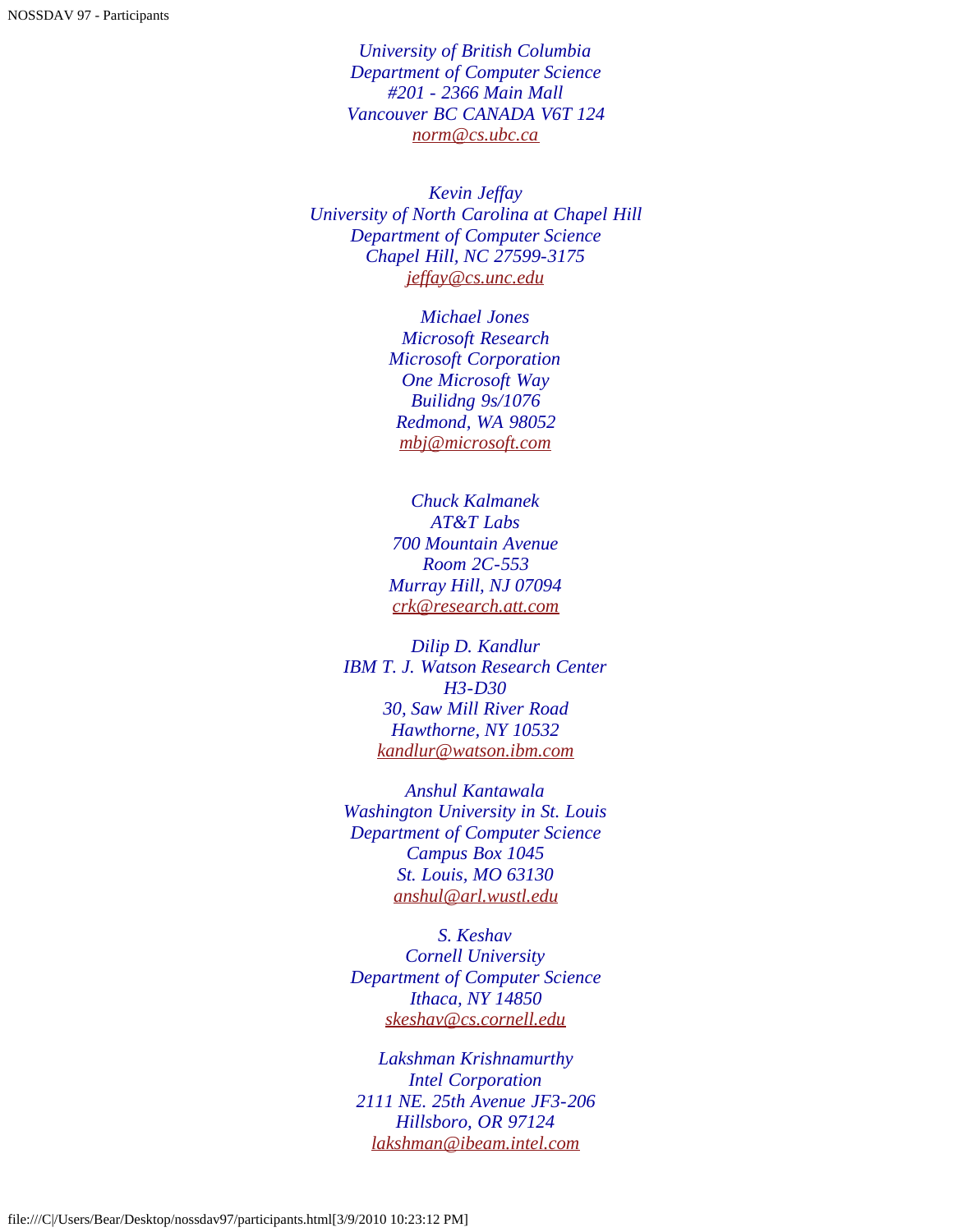*Rajesh Krishnan Boston University ECE Department 44 Cummington Street, Room 301 Boston, MA 02215 [krash@bu.edu](mailto:krash@bu.edu)*

*Fred Kuhns Washington University in St. Louis Department of Computer Science Campus Box 1045 St. Louis, MO 63130 [fredk@arl.wustl.edu](mailto:fredk@arl.wustl.edu)*

<span id="page-18-0"></span>*Xue Li Georgia Institute of Technology College of Computing 801 Atlantic Drive Atlanta, GA 30332-0280 [lixue@cc.gatech.edu](mailto:lixue@cc.gatech.edu)*

> *Thomas Little Boston University 44 Cummington Street Boston, MA 02215 [tdcl@bu.edu](mailto:tdcl@bu.edu)*

<span id="page-18-1"></span>*Derek McAuley University of Glasgow Department of Computing Science 17 Lilybank Gardens Glasgow UNITED KINGDOM G12 8QQ [dm@dcs.gla.ac.uk](mailto:dm@dcs.gla.ac.uk)*

> *Steve McCanne U.C. Berkeley 633 Soda Hall Berkeley, CA 94720 [mccanne@cs.berkeley.edu](mailto:mccanne@cs.berkeley.edu)*

*Frank Miller University of Maryland Dept. of Computer Science A. V. Williams Bldg. College Park, MD 20742 [fwmiller@cs.umd.edu](mailto:fwmiller@cs.umd.edu)*

*Partho Mishra AT&T Research MH 2c 474 600 Mountain Avenue Murray Hill, NJ 07974 [partho@research.att.com](mailto:partho@research.att.com)*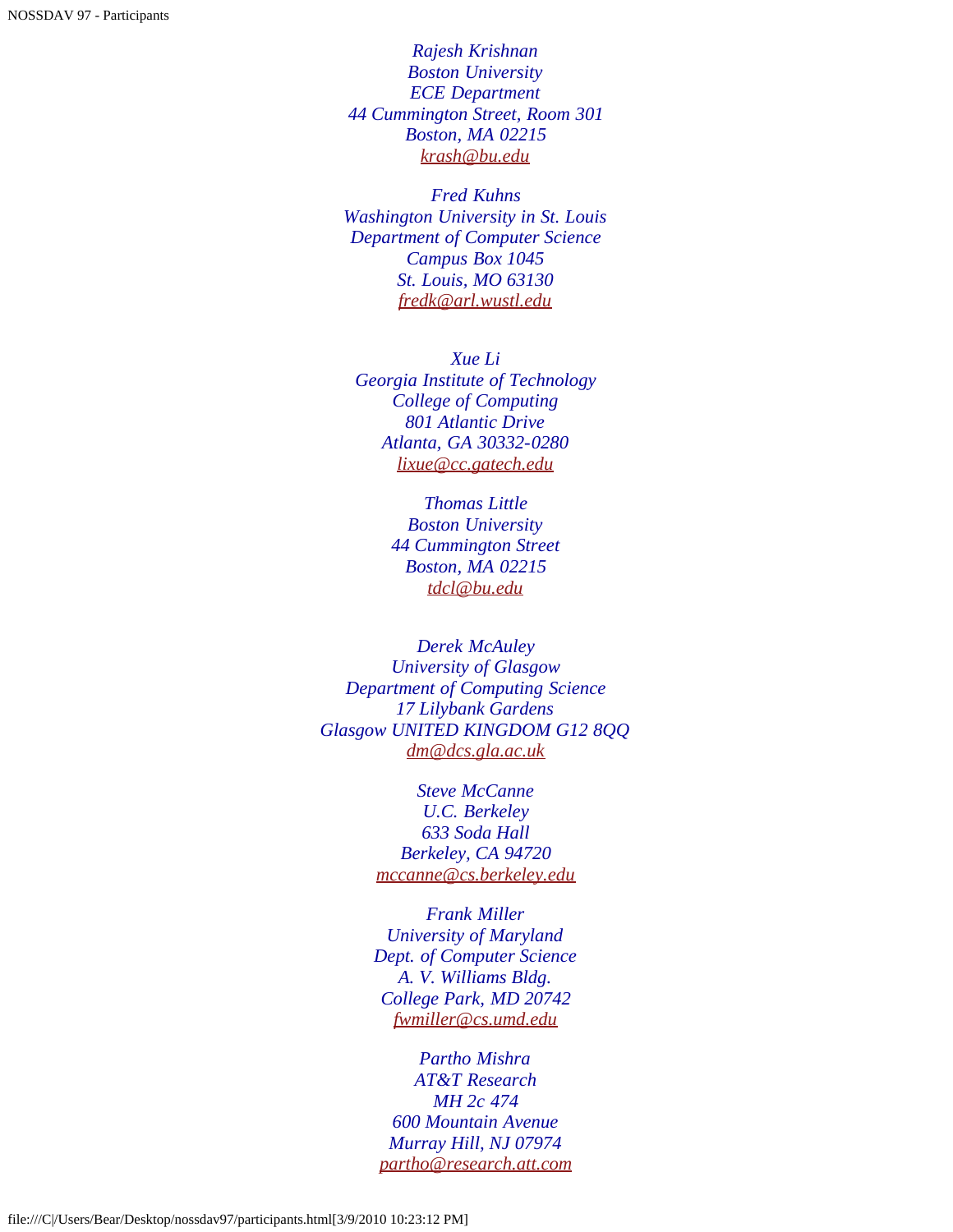*Andrew Myers Carnegie Mellon University Dept. of Electrical and Computer Engineering 5000 Forbes Ave. Pittsburgh, PA 15213 [acm+@cs.cmu.edu](mailto:acm+@cs.cmu.edu)*

<span id="page-19-0"></span>*Masahiko Nakahara Hitachi Systems Development Laboratory 1099 Ohzenji, Asao-ku, Kawasaki JAPAN 215 [m-nakaha@sdl.hitachi.co.jp](mailto:m-nakaha@sdl.hitachi.co.jp)*

*Peter Nee University of North Carolina at Chapel Hill Department of Computer Science CB#3175, Sitterson Hall Chapel Hill, NC 27599-3175 [nee@cs.unc.edu](mailto:nee@cs.unc.edu)*

> *Donald Newell Intel Corporation 8721 Sw 50th Portland, OR 97219 [donald\\_newell@ccm.jf.intel.com](mailto:donald_newell@ccm.jf.intel.com)*

*Junji Nishikawa Matsushita Electric Industrial Co., Ltd. Corporate Research Division, 3-1-1 Yagumo-Nakamachi Moriguchi Osaka JAPAN 570 [znis@crl.mei.co.jp](mailto:znis@crl.mei.co.jp)*

*Nobuhiko Nishio Keio University 5322, Endoh, Fujisawa Kanagawa JAPAN 252 [vino@sfc.keio.ac.jp](mailto:vino@sfc.keio.ac.jp)*

<span id="page-19-1"></span>*Rajesh Pankaj University of Toronto Dept. of Electrical and Computer Engineering 10 King's College Road Toronto Ontario CANADA M5S 3G4 [pankaj@comm.toronto.edu](mailto:pankaj@comm.toronto.edu)*

> *Guru Parulkar Washington University in St. Louis Department of Computer Science Campus Box 1045 St. Louis, MO 63130 [guru@arl.wustl.edu](mailto:guru@arl.wustl.edu)*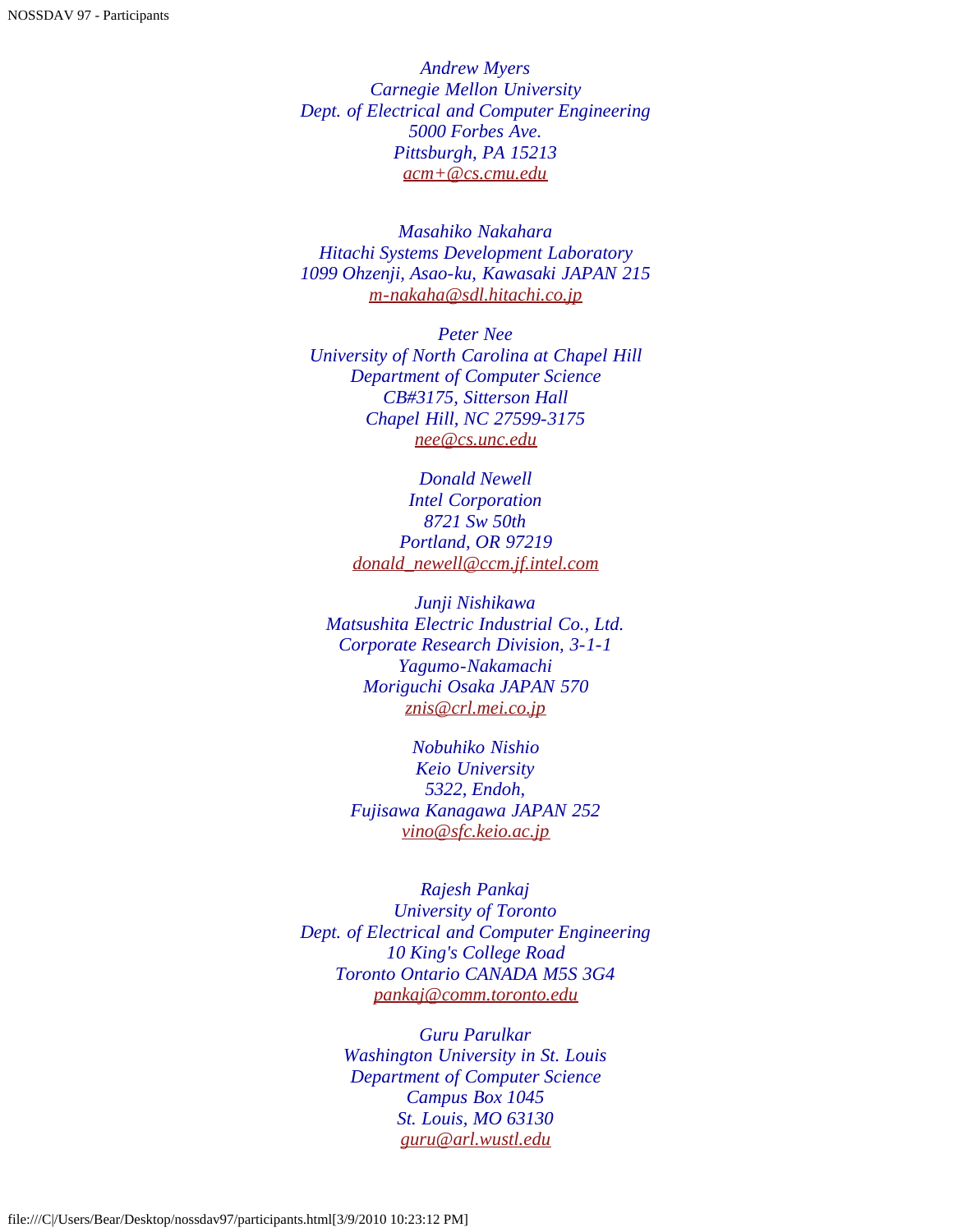*Christos Papadopoulos Washington University in St. Louis Department of Computer Science Campus Box 1045 St. Louis, MO 63130 [christos@dworkin.wustl.edu](mailto:christos@dworkin.wustl.edu)*

> *Thomas Pfenning Microsoft Corporation One Microsoft Way Program Manager Redmond, WA 98052-6399 [thomaspf@microsoft.com](mailto:thomaspf@microsoft.com)*

*Thomas Plagemann University of Oslo, UNIK Granaveien 33, P.O. Box 70 N-2007 Kjeller Kjeller NORWAY N-2007 [plageman@unik.no](mailto:plageman@unik.no)*

*Bernhard Plattner ETH Zürich ETH-Zentrum Zürich SWITZERLAND CH-8092 [plattner@tik.ee.ethz.ch](mailto:plattner@tik.ee.ethz.ch)*

<span id="page-20-0"></span>*Ian Pratt University of Cambridge Computer Laboratory New Museums Site Pembroke Street Cambridge Cambs ENGLAND CB2 3QG [Ian.Pratt@cl.cam.ac.uk](mailto:Ian.Pratt@cl.cam.ac.uk)*

> *Jennifer L Rexford AT&T Research 2D-113 600 Mountain Avenue Murray Hill, NJ 07974 [jrex@research.att.com](mailto:jrex@research.att.com)*

*Gruia-Catalin Roman Washington University in St. Louis Department of Computer Science Campus Box 1045 St. Louis, MO 63130 [roman@cs.wustl.edu](mailto:roman@cs.wustl.edu)*

<span id="page-20-1"></span>*Debanjan Saha IBM TJ Watson Research Center Room# H3-D32 30 Sawmill River Road Hawthorne, NY 10532*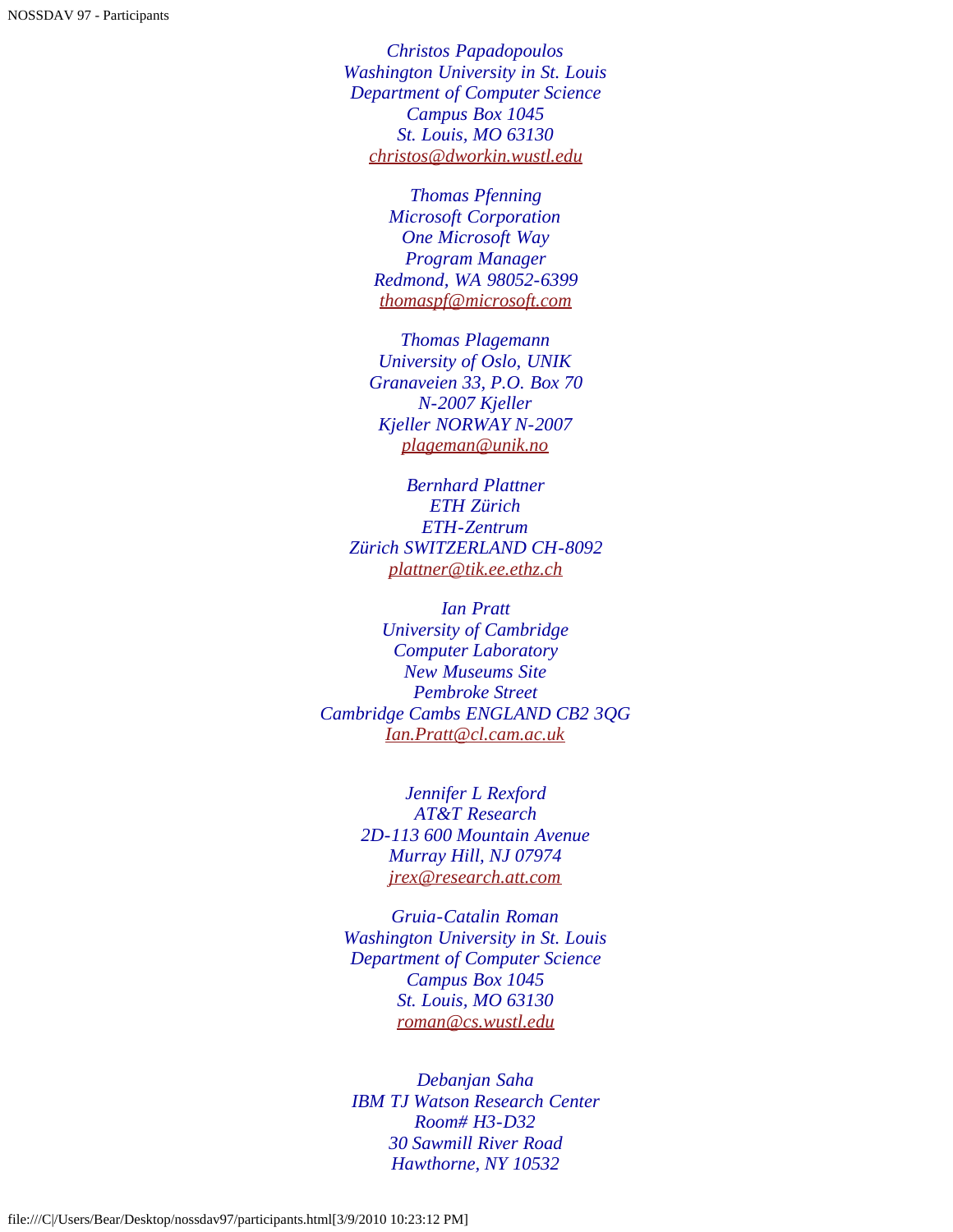*[debanjan@watson.ibm.com](mailto:debanjan@watson.ibm.com)*

*Rosen Sharma Cornell University 11f, 210 Lake St Ithaca, NY 14850 [sharma@cs.cornell.edu](mailto:sharma@cs.cornell.edu)*

*Prashant J. Shenow University of Texas at Austin Department of Computer Science Taylor Hall 2-124 Austin, TX 78712-1188 [shenoy@cs.utexas.edu](mailto:shenoy@cs.utexas.edu)*

*Doug Shepherd Lancaster University Lancaster UNITED KINGDOM LA1 4YW [D.Shepherd@lancs.ac.uk](mailto:D.Shepherd@lancs.ac.uk)*

*Sherlia Shi Washington University in St. Louis Department of Computer Science Campus Box 1045 St. Louis, MO 63130 [sherlia@arl.wustl.edu](mailto:sherlia@arl.wustl.edu)*

*Kang Shin University of Michigan Department of EECS 1301 Beal Avenue Ann Arbor, MI 48109-2122 [kgshin@eecs.umich.edu](mailto:kgshin@eecs.umich.edu)*

*Henning Schulzrinne Columbia University 1214 Amsterdam Avenue New York, NY 10027 [web](javascript:if(confirm()*

*Brian C. Smith Cornell University Department Computer Science Upson Hall Ithaca, NY 14853 [bsmith@cs.cornell.edu](mailto:bsmith@cs.cornell.edu)*

*James Sterbenz GTE Laboratories 40 Sylvan Road MS-47 Waltham, MA 02154-1120 [jpgs@acm.org](mailto:jpgs@acm.org)*

*Yuhang Sun*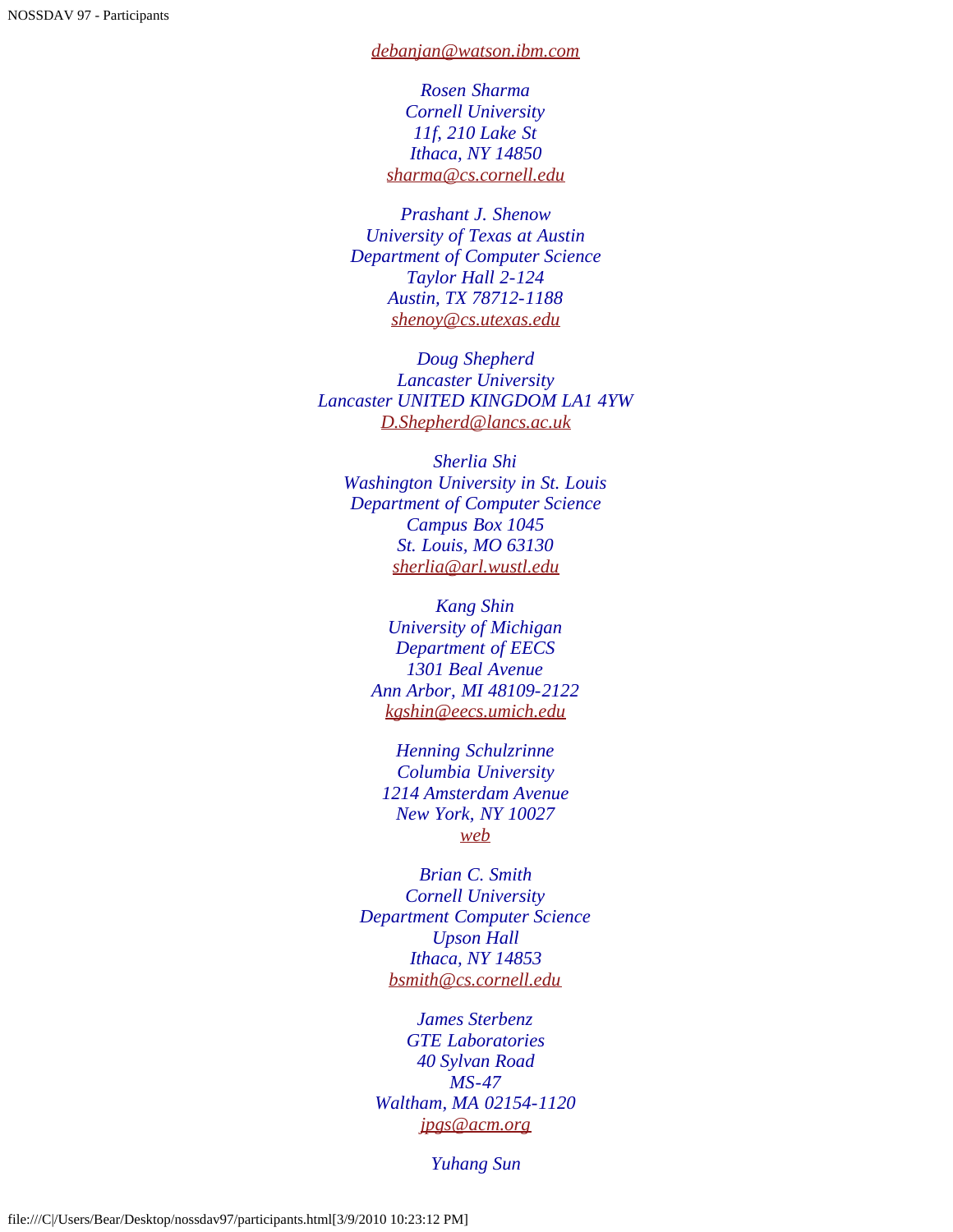*Washington University in St. Louis Department of Computer Science Campus Box 1045 St. Louis, MO 63130 [sunyh@dworkin.wustl.edu](mailto:sunyh@dworkin.wustl.edu)*

*Dan Swinehart Xerox Palo Alto Research Center 3333 Coyote Hill Road Palo Alto, CA 94304 [swinehart@parc.xerox.com](mailto:swinehart@parc.xerox.com)*

<span id="page-22-0"></span>*Hideyuki Tokuda Keio University 5322 Endo Fujisawa Kanagawa Japan 252 [hxt@sfc.keio.ac.jp](mailto:hxt@sfc.keio.ac.jp)*

*Daphne X. Tong Washington University Campus Box 1115 One Brookings Drive St. Louis, MO 63130 [daphne@dworkin.wustl.edu](mailto:daphne@dworkin.wustl.edu)*

*Anand Tripathi National Science Foundation 4201 Wilson Blvd. CCR/CISE, Suite 1145 Arlington, VA 22230 [atripath@nsf.gov](mailto:atripath@nsf.gov)*

*Jonathan Turner Washington University in St. Louis Department of Computer Science Campus Box 1045 St. Louis, MO 63130 [jst@cs.wustl.edu](mailto:jst@cs.wustl.edu)*

<span id="page-22-1"></span>*Harrick Vin University of Texas at Austin Department of Computer Science Taylor Hall 2-124 Austin, TX 78712-1188 [vin@cs.utexas.edu](mailto:vin@cs.utexas.edu)*

<span id="page-22-2"></span>*Jon Walpole Oregon Graduate Institute P.O. Box 91000 Portland, OR 97291-1000 [walpole@cse.ogi.edu](mailto:walpole@cse.ogi.edu)*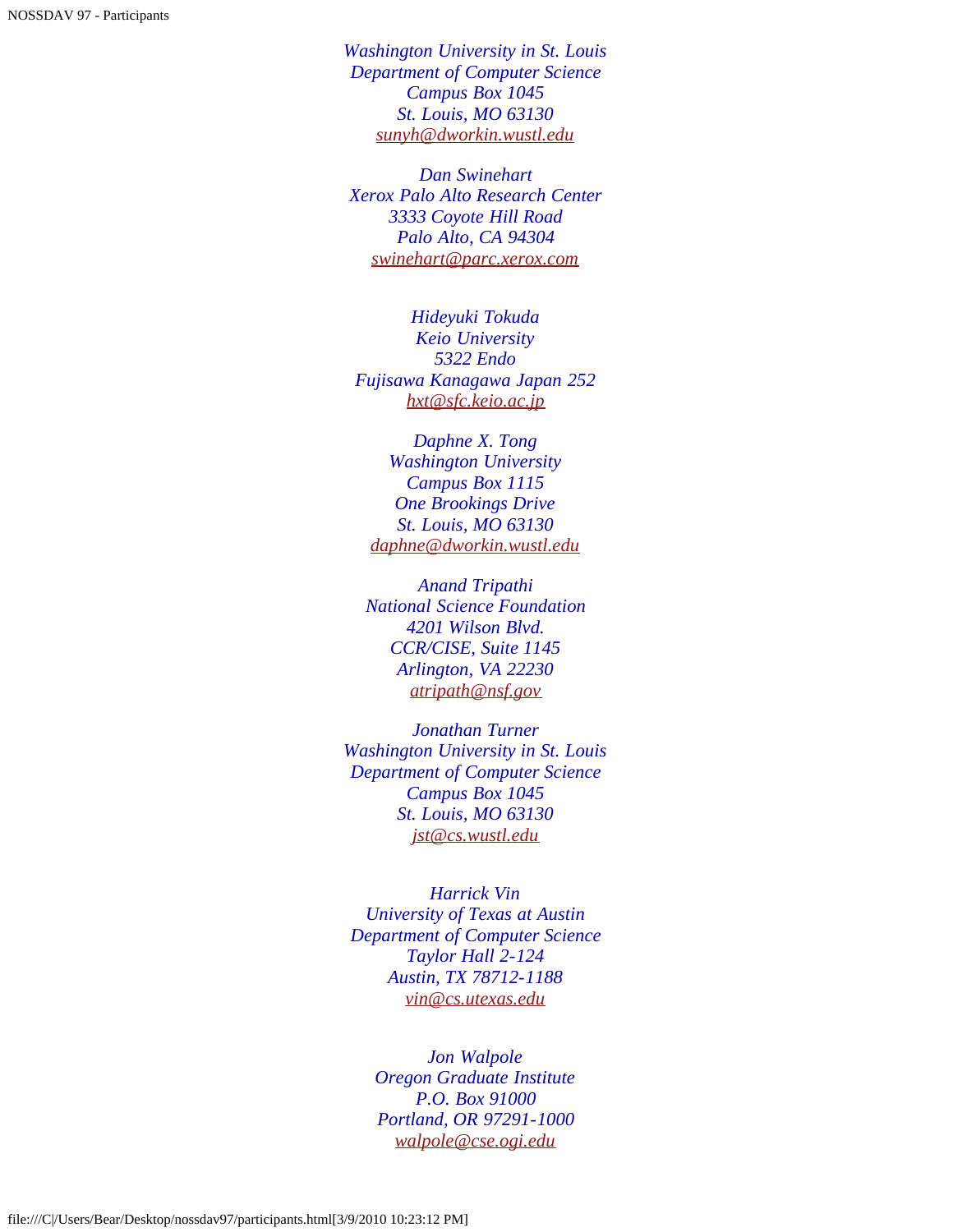*Lars Wolf Darmstadt University of Technology Merckstr. 25 Darmstadt GERMANY 64283 [Lars.Wolf@kom.th-darmstadt.de](mailto:Lars.Wolf@kom.th-darmstadt.de)*

*Dakang Wu Washington University in St. Louis Department of Computer Science Campus Box 1045 St. Louis, MO 63130 [dw1@arl.wustl.edu](mailto:dw1@arl.wustl.edu)*

> *Linda Wu Cornell University 111 Oak Ave Ithaca, NY 14850 [lxwu@cs.cornell.edu](mailto:lxwu@cs.cornell.edu)*

<span id="page-23-0"></span>*Raj Yavatkar Intel Corporation 2111 NE 25th Avenue MailStop JF3-206 Hillsboro, OR 97124 [yavatkar@ibeam.intel.com](mailto:yavatkar@ibeam.intel.com)*

<span id="page-23-1"></span>*Ellen Zegura Georgia Institute of Technology College of Computing 801 Atlantic Atlanta, GA 30332-0280 [ewz@cc.gatech.edu](mailto:ewz@cc.gatech.edu)*

*Hui Zhang Carnegie Mellon University School of Computer Science 5000 Forbes Avenue Pittsburgh, PA 15213-1390 [Hui.Zhang@cs.cmu.edu](mailto:Hui.Zhang@cs.cmu.edu)*

*Zhi-Li Zhang University of Minnesota Department of Computer Science 4-192 EE/CS Building 200 Union Street SE Minneapolis, MN 55455 [zhzhang@cs.umn.edu](mailto:zhzhang@cs.umn.edu)*

#### $\mathbf{P}$

Prepared by [Vykky Klingenberg](mailto:vykky@arl.wustl.edu) Updated May 29, 1997